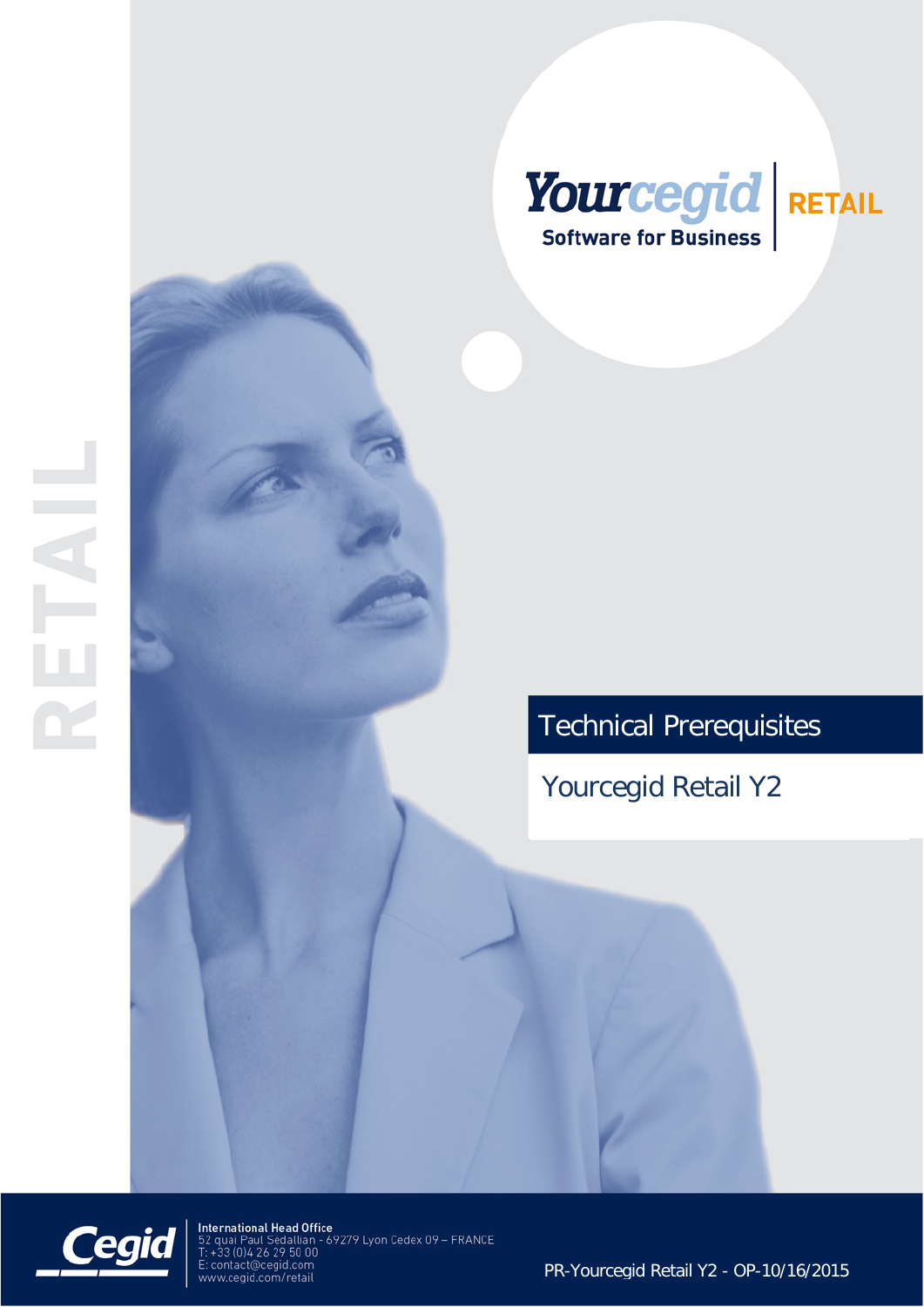

# **Technical Prerequisites**

## Contents

| 1. |                                                                      |
|----|----------------------------------------------------------------------|
| 2. |                                                                      |
|    |                                                                      |
| 3. |                                                                      |
| 4. | LINUX DATABASE SERVER / ORACLE DATABASE  8                           |
|    | Specific Case of the Cegid Database Maintenance (CDM) Tool  9        |
| 5. | <b>BUSINESS APPLICATION SERVER - INTERNET INFORMATION SERVICES10</b> |
| 6. | REPORTING AND / OR SCHEDULED TASKS SERVER  11                        |
| 7. |                                                                      |
| 8. | WORKSTATIONS (DESKTOPS, LAPTOPS, TERMINALS) 13                       |
| 9. |                                                                      |
|    |                                                                      |
|    | 10. TABLETS FOR YOURCEGID RETAIL MOBILE Y2 CLIENTELING  18           |
|    |                                                                      |
|    |                                                                      |
|    | 11. PERIPHERAL DEVICES FOR YOURCEGID RETAIL MOBILE POS  20           |
|    |                                                                      |
|    | Certified Apple Devices - Yourcegid Retail Mobile POS V3 21          |
|    | Certified Apple Devices - Yourcegid Retail Mobile POS V4 22          |
|    |                                                                      |
|    | 12. PERIPHERAL DEVICES FOR YOURCEGID RETAIL MOBILE INVENTORY 23      |
|    |                                                                      |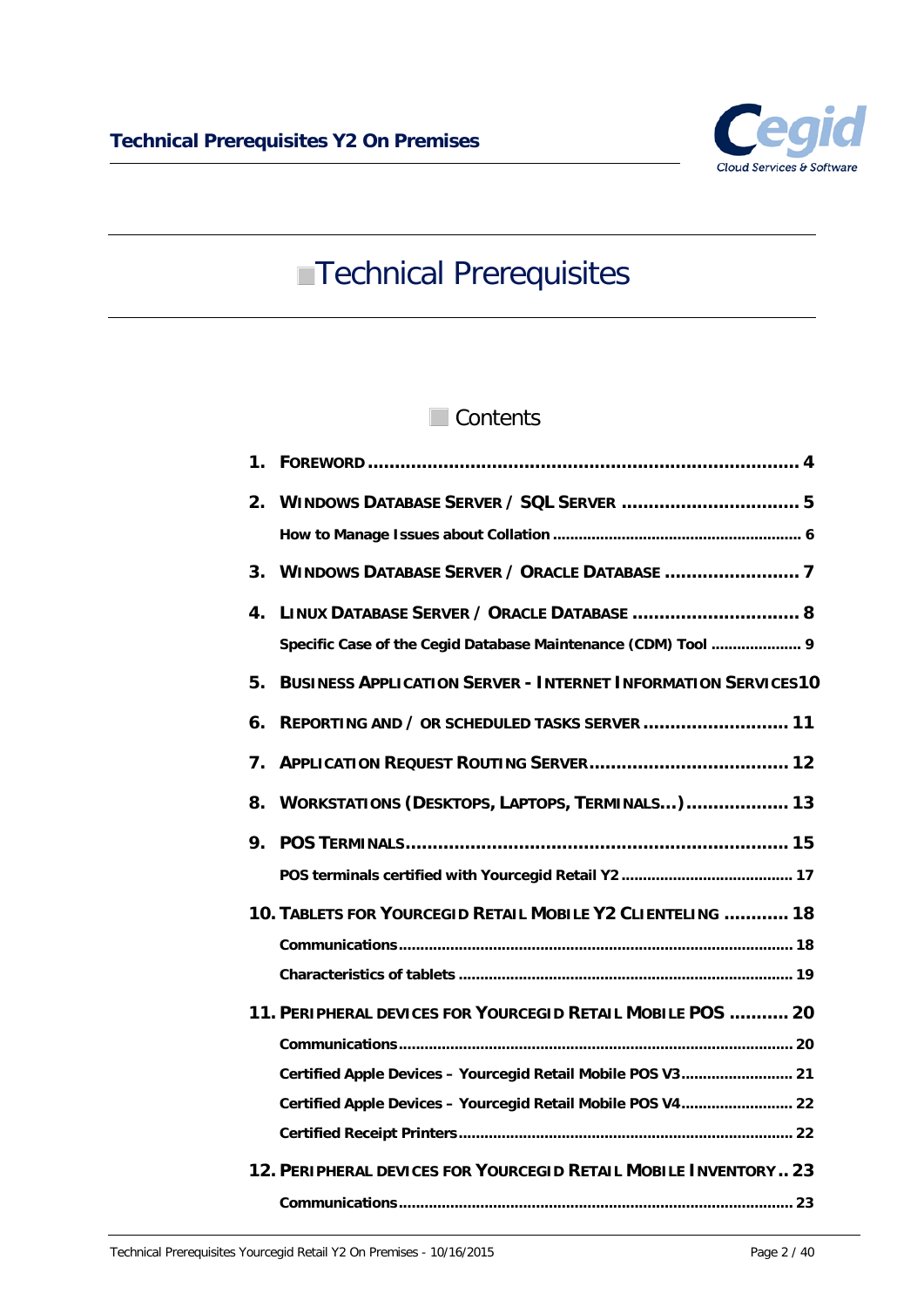

| Terminology Details Concerning Processor Architectures 35          |  |
|--------------------------------------------------------------------|--|
| Cegid's Policy Concerning the Application of Microsoft Patches  36 |  |
| Support Information for Microsoft, Oracle and Linux Products 36    |  |
| Support of Cegid Solutions in Virtualized Environments  38         |  |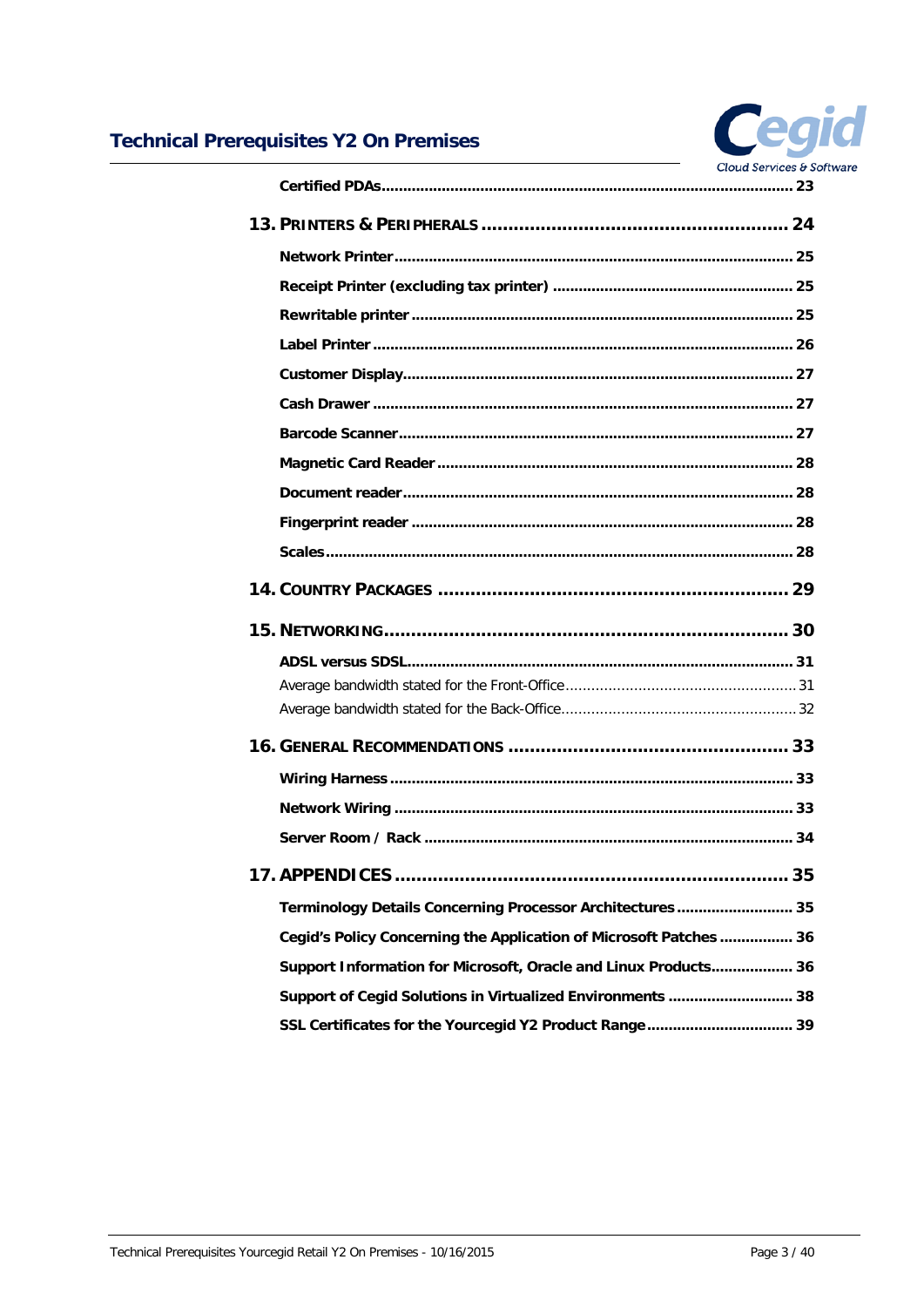

## <span id="page-3-0"></span>1. Foreword

This document describes the technical prerequisites associated with the Yourcegid Retail Y2 On Premises solution, installed and running on the Customer's site. This solution is released by Cegid.

This document covers the technical issues relating to various servers, telecommunications and networking, workstations and peripheral devices. If these technical prerequisites are satisfied, the correct operating of the Yourcegid Retail Y2 On Premises solution will be ensured. Cegid shall not be held responsible for any issues resulting from the malfunctioning of the application if these prerequisites have not been respected.

In the case of concurrent use of other Cegid applications, the Customer must ensure that all recommendations common to all the offers proposed are effectively met. For customized advice, please contact your sales consultant.

#### **Remark**

The prerequisites for the Yourcegid Retail Intelligence offering are described in a dedicated documentation and are not discussed in this document.

Please notice:

- $\checkmark$  The Customer must identify his 32-bit or 64-bit architecture in each of the tables presented in this document (refer to the additional information in the appendices.)
- $\checkmark$  The management of backups is supported by the Customer according to the backup tools and methods he uses. During the installation, Cegid will provide all necessary information regarding the data to be backed up and the precautions to be taken during the backup and restore procedures. Cegid recommends a full backup of the servers (database, application, Web…) with all disks without exception, as well as the Windows registry.

**Cegid does not support a configuration based on third-party software (operating system, database, etc.), if the latter is not supported by its editor (Microsoft, Oracle…).**



**The end of support dates for the main third-party software solutions used in the Cegid offer and edited by Microsoft, Oracle and Red Hat are referenced in the Appendices of the following document under the title: "Microsoft, Oracle and Linux Support Information."**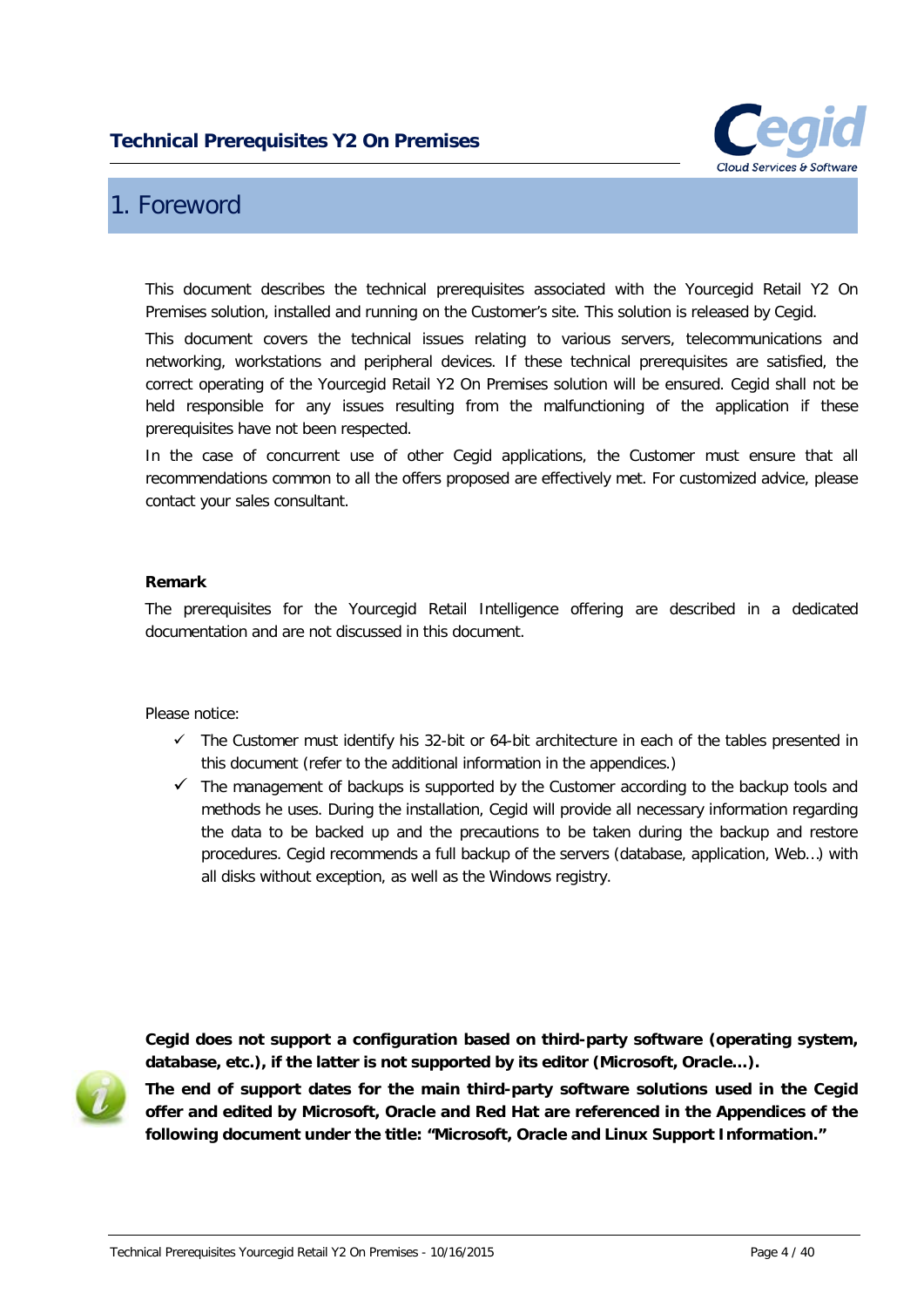

## <span id="page-4-0"></span>2. Windows Database Server / SQL Server

| <b>DATABASE SERVER</b>                   |                                       |                                       |
|------------------------------------------|---------------------------------------|---------------------------------------|
| <b>Components</b>                        | <b>Minimum</b>                        | <b>Recommended</b>                    |
| System unit                              | Xeon Dual-Core or $>$ (1)             | Xeon Dual-Core or $>$ (1)             |
| Operating system x86-32 bits             | W2008 SP2                             | W2008 SP2                             |
| Operating system x64-64 bits             | W2008 SP2                             | W2012 R2                              |
| Edition                                  | Standard                              | Standard, Enterprise or<br>Datacenter |
| Language                                 | FR or EN                              | FR or EN                              |
| Memory                                   | $2$ GB                                | 4 GB or $>$ (1)                       |
| Hard drive                               | 100 GB SCSI                           | SAS 15K rpm in RAID <sup>(1)</sup>    |
| Network card                             | 100 Mb/s                              | $1$ Gb/s                              |
| DVD drive                                | Yes                                   | Yes                                   |
|                                          | <b>SQL Server</b>                     |                                       |
| Database engine x86-32 bits              | SQL 2008 SP4 <sup>(2)</sup>           | SQL 2008 R2 SP3 <sup>(3)</sup>        |
|                                          |                                       |                                       |
| Database engine x64-64 bits              | SQL 2008 SP4 <sup>(2)</sup>           | SQL 2012 SP2 <sup>(3)</sup>           |
| Edition                                  | Standard                              | Standard or Enterprise                |
| Language                                 | FR or EN $(4)$                        | FR or EN <sup>(4)</sup>               |
| Collation                                | $CI$ <sub><math>AS</math></sub> $(5)$ | $CI$ <sub><math>AS</math></sub> $(5)$ |
| Minimum compatibility level of databases | SQL 2008 (100)                        | SQL 2008 (100)                        |
|                                          |                                       | or                                    |
|                                          |                                       | SQL 2012 (110)                        |
| Database option "Service Broker"         | Active                                | Active                                |
|                                          |                                       | <b>Software</b>                       |

(1) Elements to increase according to analyses carried out (operating system, number of users, and number of used databases…). We recommend dedicating the database engine to the Cegid solution to avoid the following conflicts:

• Incompatibility between the different choices for database configurations

• No control of performance linked to the load arising from another application

• Changes in database versions that may occur at different moments

• Heterogeneous maintenance procedures (for example backup procedures)

(2) Cegid has tested and supports SQL Server 2008, SQL 2008 R2 on Windows Server 2008 and Windows Server 2008 R2.

(3) Cegid has tested and supports SQL Server 2012 on Windows Server 2008 R2 and Windows Server 2012 /2012 R2.  $(4)$  SQL Server must be deployed in the same language as Windows Server

(for example, SQL Server EN can be deployed in various localized Windows Server versions.)

(5) CI\_AS (**C**ase **I**nsensitive – **A**ccent **S**ensitive). The language of the collation is to be chosen by the customer; however it must be case insensitive (CI) and accent sensitive (AS).

(6) Required for Cegid Database Maintenance (CDM). The "Client Profile" version is sufficient, but the "Full" version can be used too.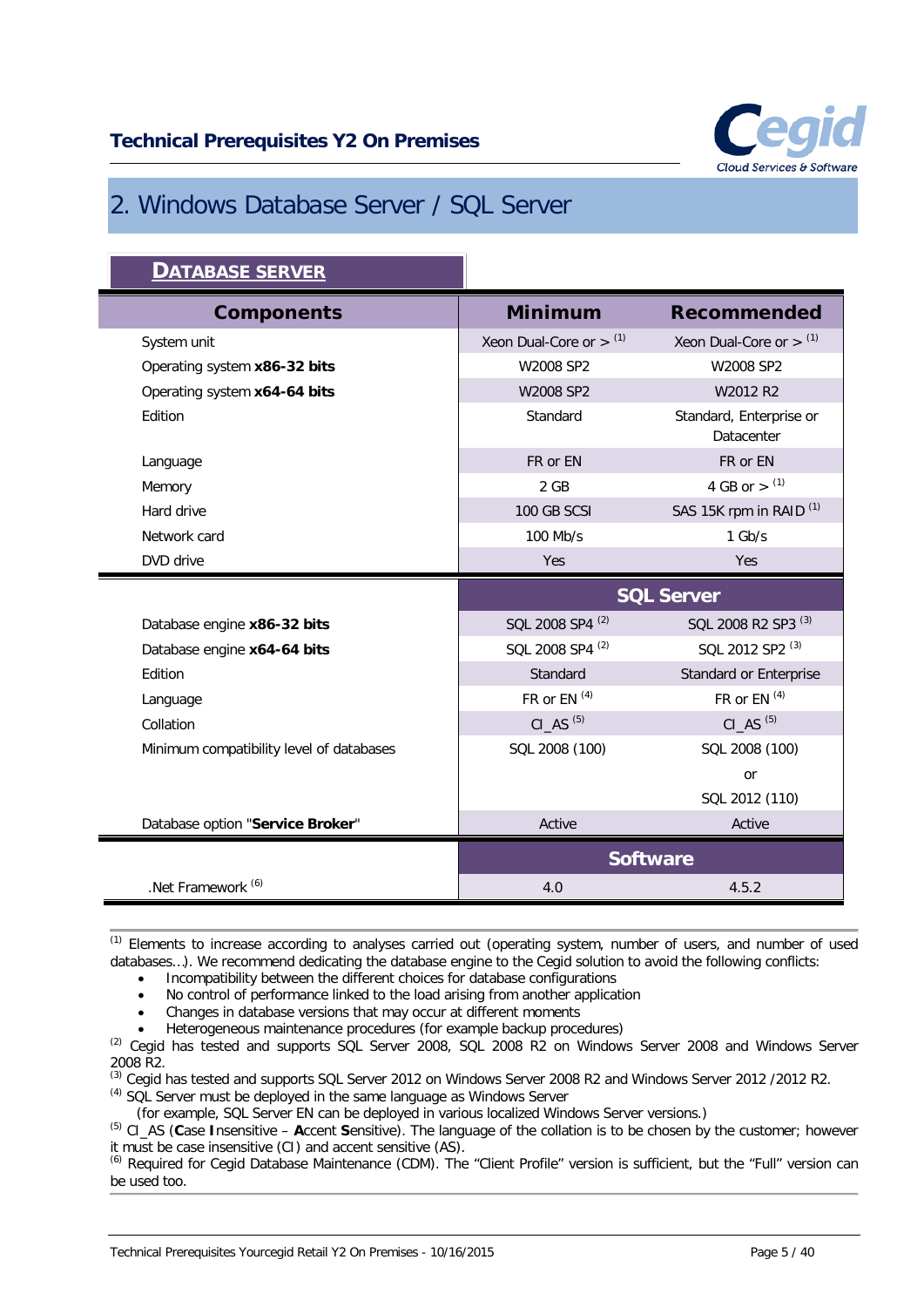

## <span id="page-5-0"></span>How to Manage Issues about Collation

Each country has its own specific characteristics in the way things are sorted and ranked. In other words, the alphabetical order differs from one country to the other.

Moreover, additional elements can be taken into account when performing sorts, such as case-sensitivity or accent-sensitivity…

SQL Server handles these specific characteristics and enables the selection of the collation criterion.

By default, SQL Server proposes the Windows criterion.

For example, on a French operating system, the collation is French\_CI\_AS:

- French
	- Case insensitivity  $(Cl = Case Insenstitute)$
	- Accent sensitivity (AS = Accent Sensitive)

This criterion, chosen at the installation step, becomes the default SQL Server criterion.

However, it will be possible to create or attach databases with a different collation.

This choice has multiple impacts:

- $\triangleright$  The order in which the user expects to recover the data may the different from the result return by SQL Server.
- Several multi-database queries may be inoperative if the databases concerned do not have the same collation.
- The consolidation of data from several servers and / or databases with different collations will be compromised.

The backup set used to create a new folder is provided with the French collation (French CI\_AS).

If no action is performed, the database will be attached to SQL Server with this collation that may differ from the collation used by Windows collation and / or by SQL Server.

It may also differ from the collation wanted by the customer. In some cases, it would be necessary to perform a change in the collation criterion for the database.

Contact CEGID support if such an operation is needed.

#### **For customers outside France**

Most of time, the French\_CI\_AS collation provided at installation does not trigger any problem for these customers.

Therefore, the installation will be done just in the same way as for a French workstation.

If a customer wants, for whatsoever reason, to have another collation, the collation criterion for the database must be changed as described, once the product installed and the first folder created.

#### **For multinational companies and sites spread over several countries:**

In order to keep homogeneous data and enable some consolidation operations the customer may want to perform, it will be necessary to define a unique collation that will be used on all sites.

As far as possible, we recommend using the default collation provided by the installation of Yourcegid Retail Y2 V11 (French\_CI\_AS or Latin1\_general\_100\_CI\_AS). If another collation is chosen, it would be necessary to change the collation criterion of the database after the installation of the database.

For more simplicity, we recommend you to choose, when you install SQL Server, this collation **in place of the one proposed by default**.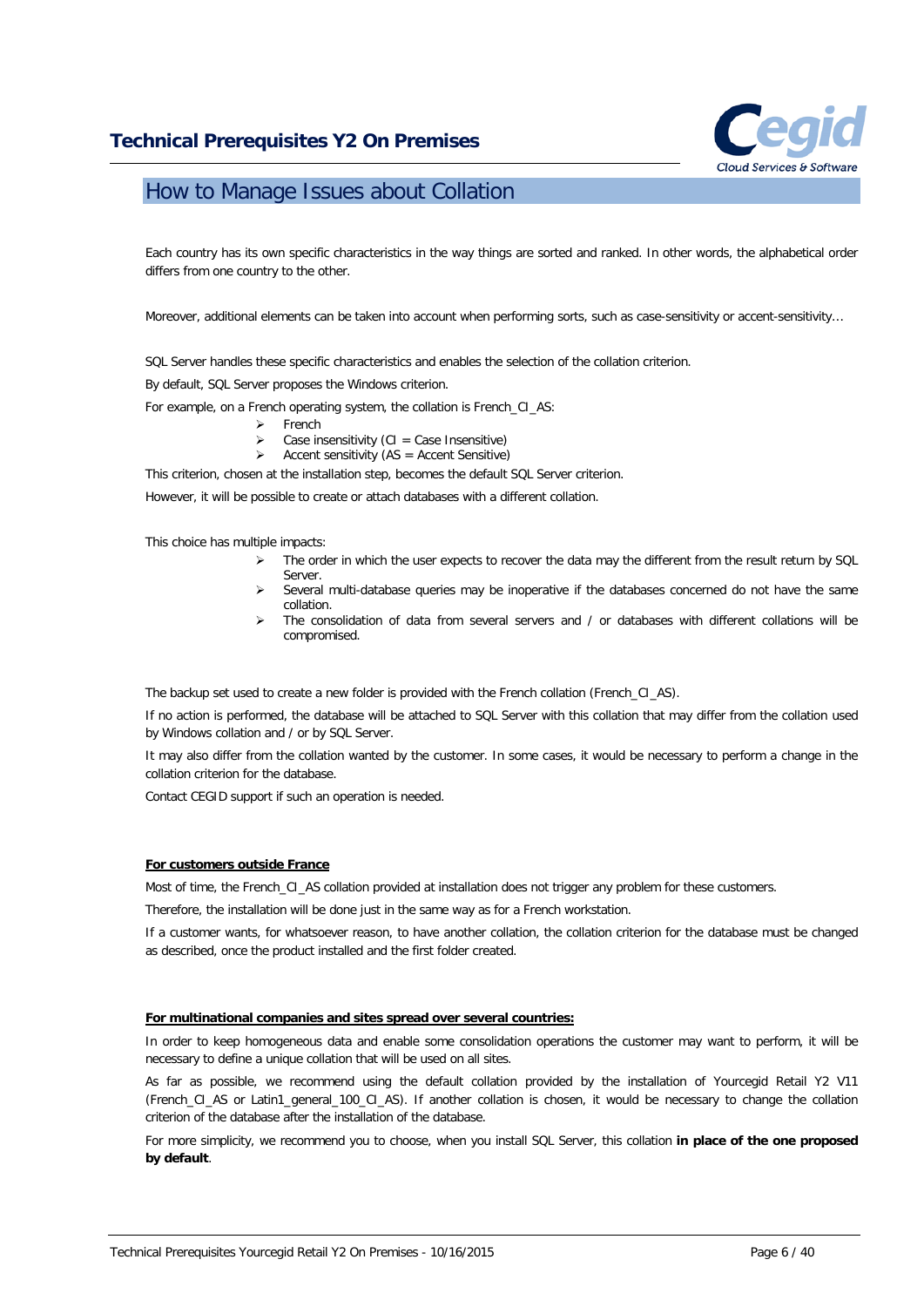

## <span id="page-6-0"></span>3. Windows Database Server / Oracle Database

| <u>DATABASE SERVER</u>        |                                              |                                       |
|-------------------------------|----------------------------------------------|---------------------------------------|
| <b>Components</b>             | <b>Minimum</b>                               | <b>Recommended</b>                    |
| System unit                   | Xeon Dual-Core or $>$ $(1)$                  | Xeon Dual-Core or $>$ (1)             |
| Operating system x86-32 bits  | W2008 SP2                                    | W2008 SP2                             |
| Operating system x64-64 bits  | W2008 SP2                                    | W2012                                 |
| Edition                       | Standard                                     | Standard or Enterprise                |
| Language                      | FR or EN                                     | FR or EN                              |
| Memory                        | 2 GB                                         | 4 GB or $>$ (1)                       |
| Hard drive                    | 100 GB SCSI                                  | SAS 15K rpm in RAID <sup>(1)</sup>    |
| Network card                  | 100 Mb/s                                     | $1$ Gb/s                              |
| DVD drive                     | Yes                                          | Yes                                   |
| Backup                        | Mandatory <sup>(2)</sup>                     | Mandatory <sup>(2)</sup>              |
|                               |                                              | <b>Oracle</b>                         |
| Database engine x86-32 bits   | 11gR2<br>$(11.2.0.3 \text{ patch } 1)^{(3)}$ | 11gR2<br>$(11.2.0.4)^{(4)}$           |
| Database engine x64-64bits    | 11gR2<br>$(11.2.0.3 \text{ patch } 1)^{(3)}$ | 11gR2<br>$(11.2.0.4)^{(4)}$           |
| Edition                       | Standard <sup>(5)</sup>                      | Standard or Enterprise <sup>(5)</sup> |
| Character set                 | AL32UTF8 <sup>(6)</sup>                      | AL32UTF8 <sup>(6)</sup>               |
|                               | <b>Software</b>                              |                                       |
| .Net Framework <sup>(7)</sup> | 4.0                                          | 4.5.2                                 |

(1) Elements to increase according to analyses carried out (operating system, number of users, and number of used databases…). We recommend dedicating the database engine to the Cegid solution to avoid the following conflicts:

- Incompatibility between the different choices for database configurations
- No control of performance linked to the load arising from another application
- Changes in database versions that may occur at different moments
- Heterogeneous maintenance procedures (for example backup procedures)
- (2) Cegid recommends realizing a hot backup of the production databases
- via the Recovery MANager (RMAN) tool.
- (3) Cegid has tested and supports Oracle 11gR2 (11.2.0.3 patch 1) on Windows Server 2008/2008 R2.
- $^{(4)}$  Cegid has tested and supports Oracle 11gR2 (11.2.0.4) on Windows Server 2008/2008 R2/2012.
- $^{(5)}$  The Oracle Database Standard Edition supports a server with maximum 4 processors (sockets).
- (6) Only the AL32UTF8 character set is supported with Oracle Database 11gR2.

(7) Required for Cegid Database Maintenance (CDM). The "Client Profile" version is sufficient, but the "Full" version can be used too.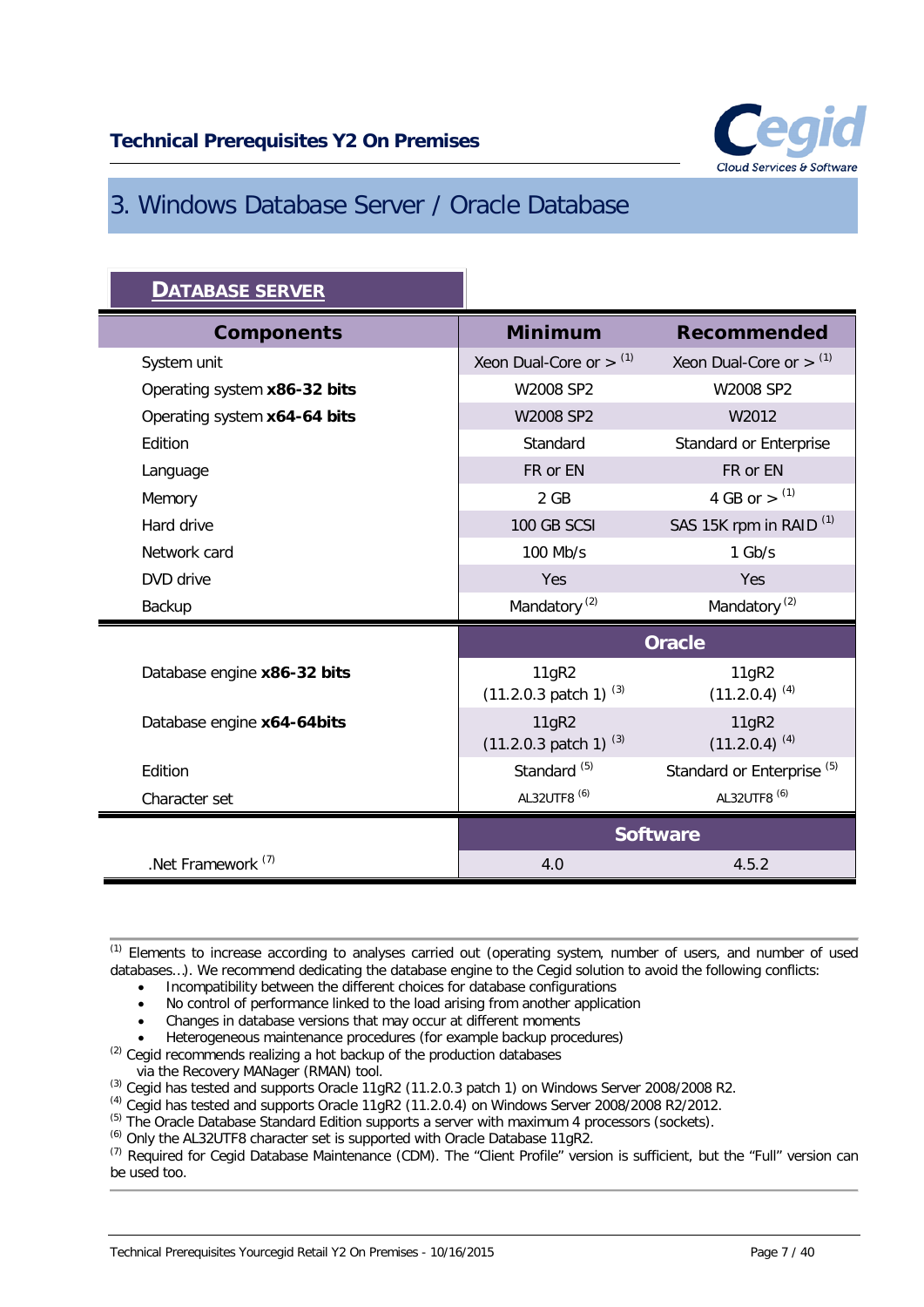

## <span id="page-7-0"></span>4. Linux Database Server / Oracle Database

| <b>DATABASE SERVER</b>       |                                 |                                              |
|------------------------------|---------------------------------|----------------------------------------------|
| <b>Components</b>            | <b>Minimum</b>                  | <b>Recommended</b>                           |
| System unit                  | Xeon Dual-Core or $>$ $(1)$     | Xeon Dual-Core or $>$ $(1)$                  |
| Operating system x64-64 bits | Oracle Linux 6.2 <sup>(2)</sup> | Oracle Linux 6.2 or $+$ <sup>(2)</sup>       |
|                              | Red Hat Ent. Linux 6.2 $(2)$    | Red Hat Ent. Linux 6.2 or $+$ <sup>(2)</sup> |
| Language                     |                                 |                                              |
| Memory                       | 4 GB                            | 8 GB or $>$ (1)                              |
| Hard drive                   | 100 GB SCSI                     | SAS 15K rpm in RAID <sup>(1)</sup>           |
| Network card                 | 100 Mb/s                        | $1$ Gb/s                                     |
| DVD drive                    | Yes                             | Yes                                          |
| Backup device                | Tape drive <sup>(3)</sup>       | Tape drive <sup>(3)</sup>                    |
|                              | <b>Oracle</b>                   |                                              |
| Database engine x64-64bits   | 11gR2 (11.2.0.3) <sup>(4)</sup> | 11gR2 (11.2.0.4) <sup>(4)</sup>              |
| Edition                      | Standard <sup>(5)</sup>         | Standard or Enterprise <sup>(5)</sup>        |
| Character set                | AL32UTF8 <sup>(6)</sup>         | AL32UTF8 <sup>(6)</sup>                      |

(1) Elements to increase according to analyses carried out (operating system, number of users, and number of used databases…).

We recommend dedicating the database engine to the Cegid solution to avoid the following conflicts:

- Incompatibility between the different choices for database configurations
- No control of performance linked to the load arising from another application
- Changes in database versions that may occur at different moments
- Heterogeneous maintenance procedures (for example backup procedures)

 $(2)$  Only the level of update is a minimum and version 6 of Linux is mandatory. Some Red Hat Enterprise Linux versions support a server with maximum 2 processors.

Oracle Linux supports a server with no maximum number of processors and/or cores.

<sup>(3)</sup> Cegid recommends realizing a hot backup of the production databases

via the Recovery MANager (RMAN) tool.

(4) Cegid has tested and supports Oracle Database 11gR2 (11.2.0.3 and 11.2.0.4) on an Oracle Linux 6 and Red Hat Enterprise 6 server.

 $^{(5)}$  The Oracle Database Standard Edition supports a server with maximum 4 processors (sockets).

(6) Only the AL32UTF8 character set is supported with Oracle Database 11gR2.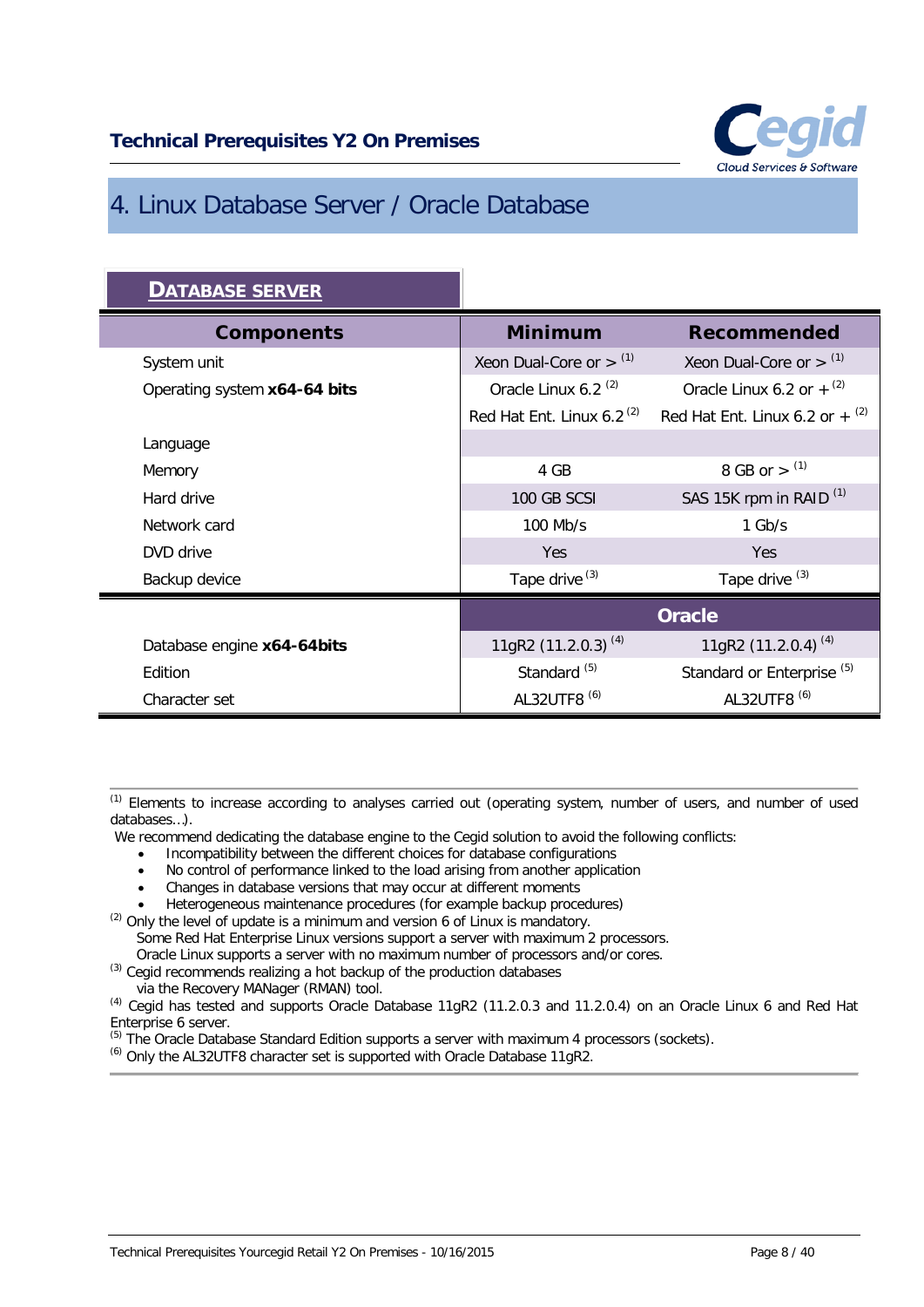

## <span id="page-8-0"></span>Specific Case of the Cegid Database Maintenance (CDM) Tool

The Cegid Database Maintenance (CDM) tool is used to perform changes in the application version for updating the database structure.

This CDM tool is traditionally installed on the server that hosts the database, within the context of a server running on Windows Server; the database used is SQL Server or Oracle Database.

AS the CDM tool is a Windows executable, it cannot be installed on the server that hosts the database, if the latter is an Oracle database installed on a Unix or Linux server.

In this case, the CDM tool must be installed on an existing business application server. In absolute terms, it would also be possible to install the CDM tool on a dedicated server or on an administration PC/VM.

Please note that the CDM require strong bandwidth with the DB as it is designed as an client-server application

The following additional prerequisite must be applied to the server that hosts the CDM tool:

| <b>Software</b>               |                |                    |
|-------------------------------|----------------|--------------------|
|                               | <b>Minimum</b> | <b>Recommended</b> |
|                               |                |                    |
| .Net Framework <sup>(1)</sup> | 4.0            | 4.5.2              |

(1) Required for Cegid Database Maintenance (CDM). The "Client Profile" version is sufficient, but the "Full" version can be used too.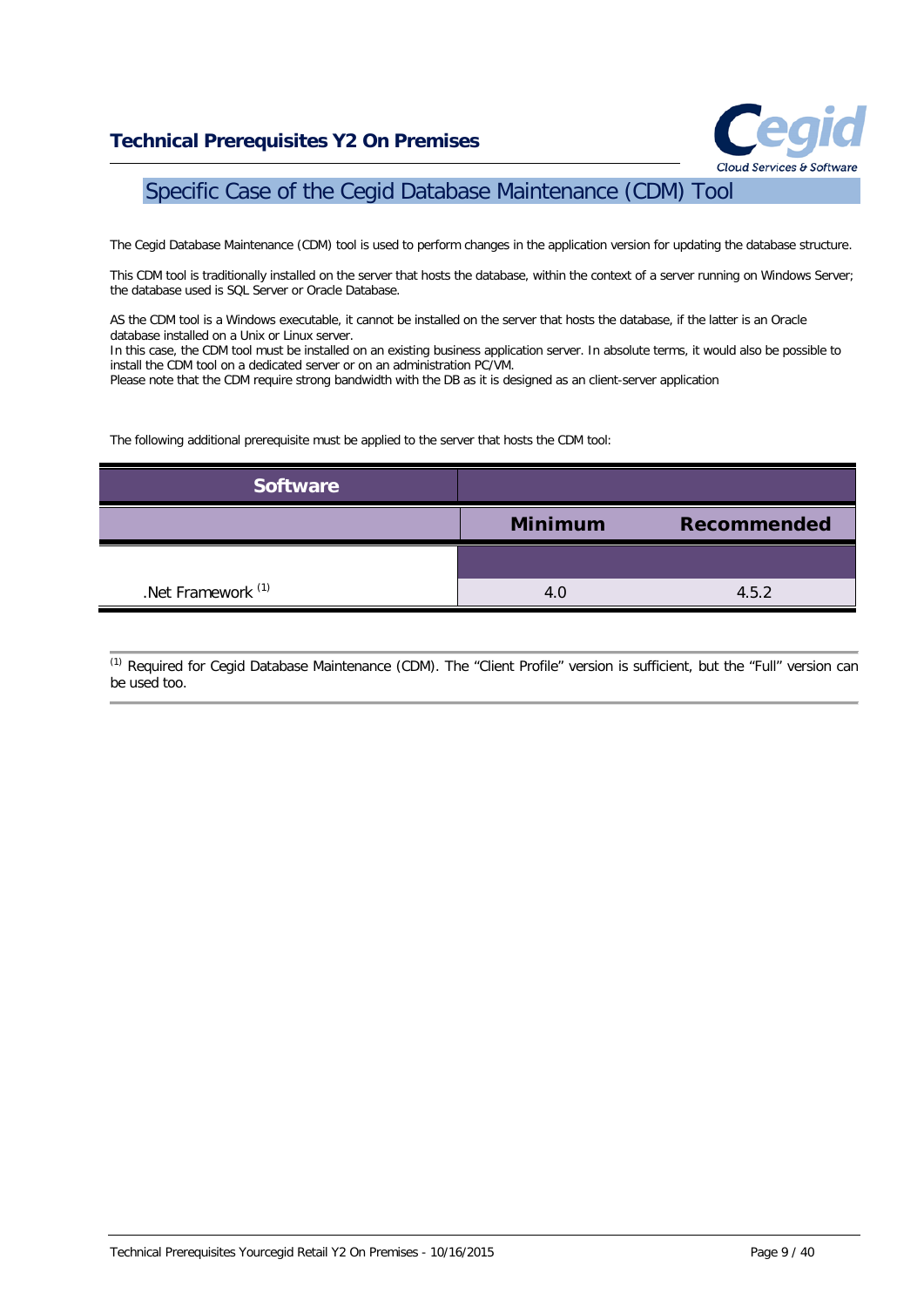

## <span id="page-9-0"></span>5. Business Application Server - Internet Information Services

This server is always installed on the Customer's **Intranet**.

If there is an access via the **Internet**, a routing server must be installed too. This is the server where the encryption SSL certificate will be deployed. Thus, only one certificate will be required, even if other IIS application servers are added later.

| <b>BUSINESS APPLICATION SERVER</b>                 |                             |                                    |
|----------------------------------------------------|-----------------------------|------------------------------------|
| <b>Components</b>                                  | <b>Minimum</b>              | <b>Recommended</b>                 |
| System unit                                        | Xeon Dual-Core or $>$ $(1)$ | Xeon Dual-Core or $>$ $(1)$        |
| Operating system x64-64 bits                       | W2008 R2 SP1                | W2012 R2                           |
| Memory                                             | 4 GB                        | 4 GB or $>$ (1)                    |
| Hard drive                                         | 100 GB SCSI                 | SAS 15K rpm in RAID <sup>(1)</sup> |
| Network card                                       | $100$ Mb/s                  | $1$ Gb/s                           |
| DVD drive                                          | <b>Yes</b>                  | Yes.                               |
|                                                    |                             | <b>Software</b>                    |
| IIS (Internet Information Services) <sup>(6)</sup> | 7.5                         | 8.5                                |
| Net Framework                                      | $3.51^{(2)}$ & 4.5 $^{(7)}$ | $3.51^{(2)}$ & 4.5.2               |
| Client for Oracle solutions                        | 11gR2 $(11.2.0.3)^{(3)(4)}$ | 11gR2 (11.2.0.4) <sup>(3)(5)</sup> |

## **BUSINESS APPLICATION SERVER**

(1) Elements to increase according to analyses carried out (operating system, number of users…) To be defined with your presales consultant

<sup>(2)</sup> .Net Framework 3.51 is required for the installation on Windows Server 2008 R2 (it is not required for Windows Server 2012/2012 R2).

 $<sup>(3)</sup>$  32-bit AND 64-bit versions of the Oracle client must both be installed on an x64 operating system.</sup>

(4) Cegid has tested and supports Oracle 11gR2 (11.2.0.3) on Windows Server 2008/2008 R2.

(5) Cegid has tested and supports Oracle 11gR2 (11.2.0.4) on Windows Server 2008/2008 R2/2012/2012R2.

(6) The business application servers within a same "server farm" must have the same version.

 $(7)$  After 01/12/2016, Framework versions 4, 4.5 and 4.5.1 will no longer receive updates from Microsoft in favor of version 4.5.2. Further information to the following address: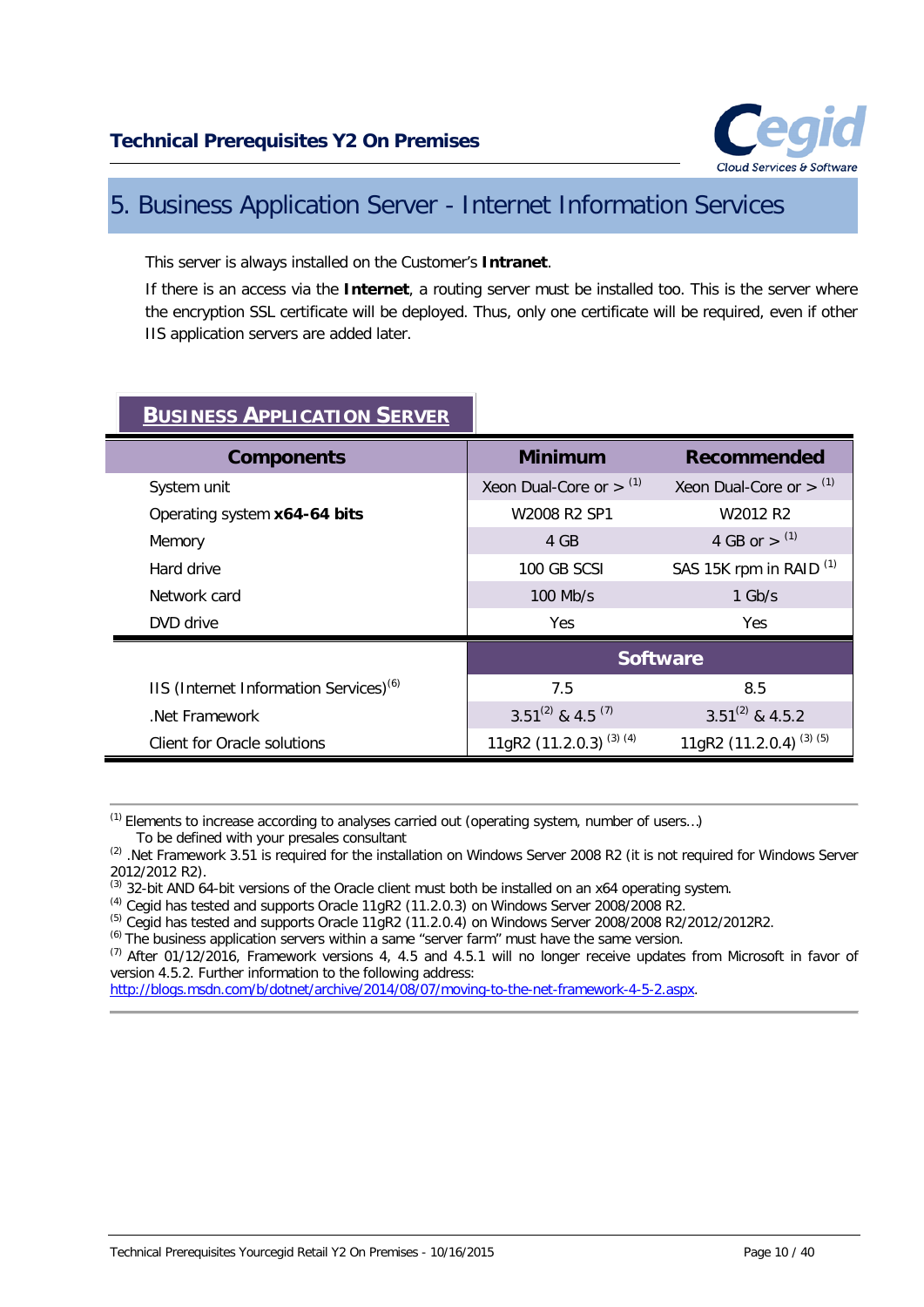

## <span id="page-10-0"></span>6. Reporting and / or scheduled tasks server

This server is always installed on the Customer's **Intranet**.

If there is an access via the **Internet**, a routing server must be installed too. This is the server where the encryption SSL certificate will be deployed. Thus, only one certificate will be required, even if other reporting and / or scheduled tasks servers are added later.

| <b>REPORTING AND / OR</b><br><b>SCHEDULED TASKS SERVER</b> |                                          |                                    |
|------------------------------------------------------------|------------------------------------------|------------------------------------|
| <b>Components</b>                                          | <b>Minimum</b>                           | <b>Recommended</b>                 |
| System unit                                                | Xeon Dual-Core or $>$ $(1)$              | Xeon Dual-Core or $>$ $(1)$        |
| Operating system x64-64 bits                               | W2008 R2 SP1                             | W2012 R2                           |
| Memory                                                     | 4 GB                                     | 4 GB or $>$ (1)                    |
| Hard drive                                                 | 100 GB SCSI                              | SAS 15K rpm in RAID <sup>(1)</sup> |
| Network card                                               | $100$ Mb/s                               | $1$ Gb/s                           |
| DVD drive                                                  | <b>Yes</b>                               | Yes.                               |
|                                                            | <b>Software</b>                          |                                    |
| Net Framework                                              | 3.51 <sup>(2)</sup> & 4.5 <sup>(6)</sup> | $3.51^{(2)}$ & 4.5.2               |
| Client for Oracle solutions                                | 11gR2 $(11.2.0.3)^{(3)(4)}$              | 11gR2 (11.2.0.4) <sup>(3)(5)</sup> |

(1) Elements to increase according to analyses carried out (operating system, number of users…) To be defined with your presales consultant

(2) .Net Framework 3.51 is required for the installation on Windows Server 2008 R2 (it is not required for Windows Server 2012/2012 R2).

 $<sup>(3)</sup>$  32-bit AND 64-bit versions of the Oracle client must both be installed on an x64 operating system.</sup>

(4) Cegid has tested and supports Oracle 11gR2 (11.2.0.3) on Windows Server 2008/2008 R2.

 $^{(5)}$  Cegid has tested and supports Oracle 11gR2 (11.2.0.4) on Windows Server 2008/2008 R2/2012/2012R2.

(6) After 01/12/2016, Framework versions 4, 4.5 and 4.5.1 will no longer receive updates from Microsoft in favor of version 4.5.2. Further information to the following address: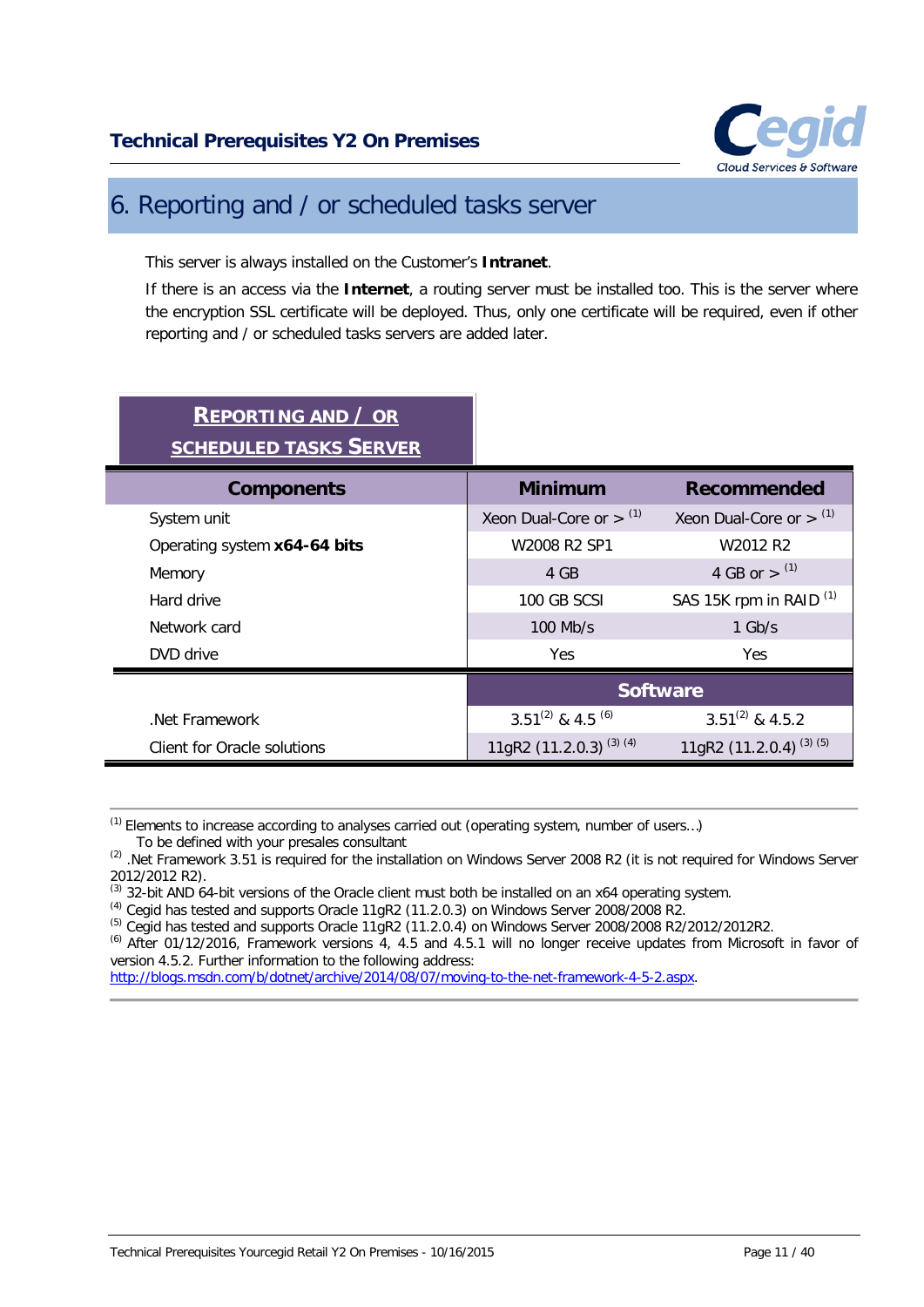

## <span id="page-11-0"></span>7. Application Request Routing Server

This server interleaves between the business application servers and a Cegid application running on a user device. This server is required when several application servers are implemented, or if at least one application server can be accessed via the Internet.

If there is an access via the **Internet**, the encryption SSL certificate will be deployed on this server. The server is then deployed within the customer's DMZ. Thus, only one certificate will be required, even if other application servers are added later.

#### **A fixed public IP address is required for publishing this server on the Internet.**

| <b>ROUTING SERVER<sup>(5)</sup></b>                |                           |                                    |
|----------------------------------------------------|---------------------------|------------------------------------|
| <b>Components</b>                                  | <b>Minimum</b>            | <b>Recommended</b>                 |
| System unit                                        | Xeon Dual-Core or $>$ (1) | Xeon Dual-Core or $>$ $(1)$        |
| Operating system x64-64 bits                       | W2008 R2 SP1              | W2012 R2                           |
| Memory                                             | 4 GB                      | 4 GB or $>$ (1)                    |
| Hard drive                                         | 100 GB SCSI               | SAS 15K rpm in RAID <sup>(1)</sup> |
| Network card <sup>(3)</sup>                        | $100$ Mb/s                | $1$ Gb/s                           |
| DVD drive                                          | <b>Yes</b>                | Yes.                               |
|                                                    |                           | <b>Software</b>                    |
| IIS (Internet Information Services) <sup>(4)</sup> | 7.5                       | 8.5                                |
| <b>ARR (Application Request Routing)</b>           | 2.5                       | 3.0                                |
| Net Framework                                      | 4.5 $(6)$                 | 4.5.2                              |
| TCP ports                                          | 443 $(2)$                 | 443 <sup>(2)</sup>                 |

<sup>(1)</sup> Elements to increase according to analyses carried out (operating system, number of users…)

(6) After 01/12/2016, Framework versions 4, 4.5 and 4.5.1 will no longer receive updates from Microsoft in favor of version 4.5.2. Further information to the following address:

<sup>(2)</sup> When the SSL protocol is implemented (access from the Internet), the TCP port 443 (non modifiable port) is used for SSL communications. For more details about certificates, refer to the appendices in this document.

<sup>&</sup>lt;sup>(3)</sup> A second network card is required once the ARR platform is doubled, for example to respond to scenarios about fault tolerance of this feature.

<sup>&</sup>lt;sup>(4)</sup> The routing servers within a same "server farm" must have the same version.

<sup>(5)</sup> The Customer is responsible for securing his DMZ and the resources that are exposed there. Therefore, he must implement any required means to protect the access to the routing server, especially from potential external attacks. Cegid's services teams may support the customer in implementing some measures (security devices…) to optimize the security level of a solution of that type.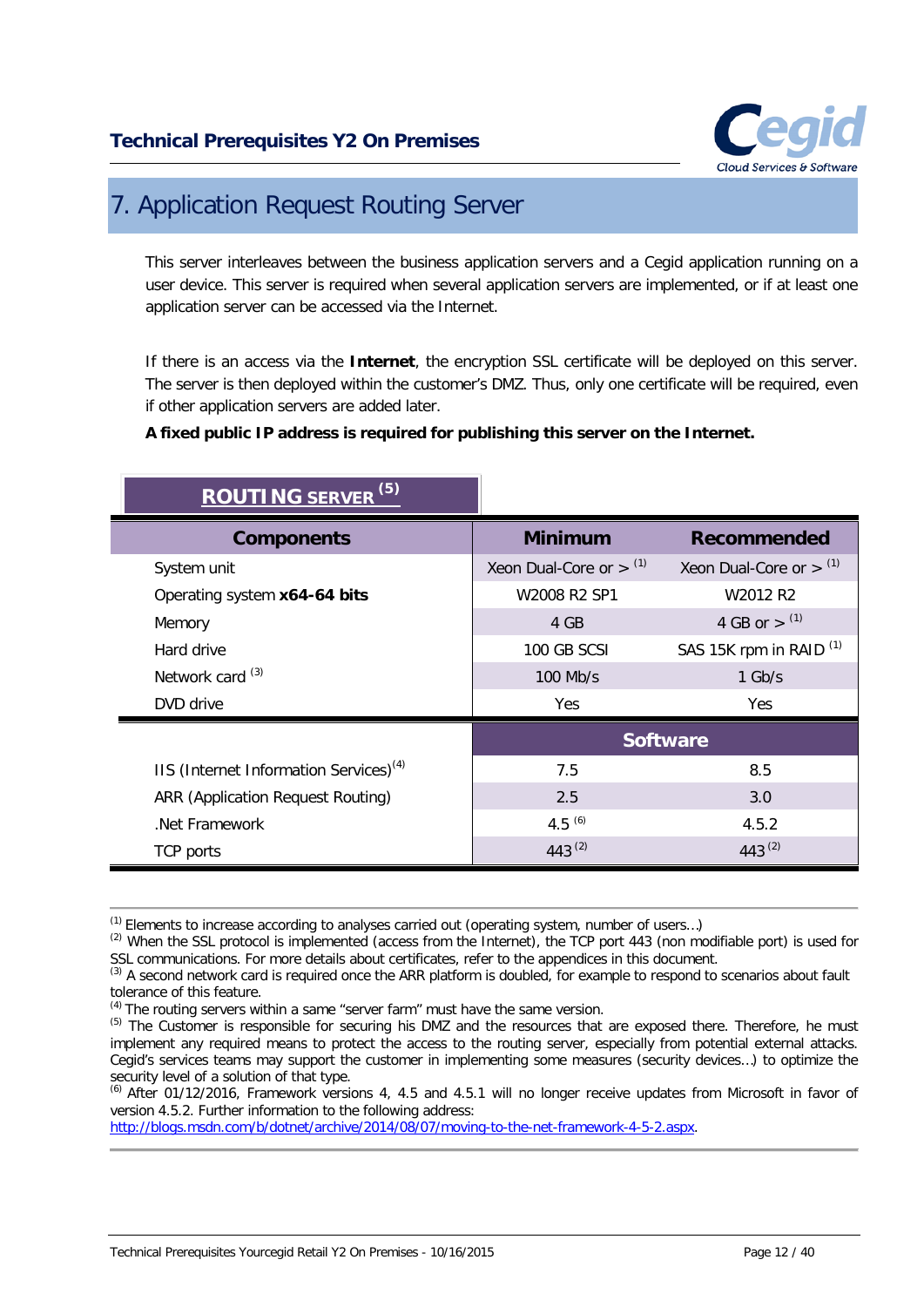

## <span id="page-12-0"></span>8. Workstations (Desktops, Laptops, Terminals…)

| <b>WINDOWS PCS</b>                       |                      |                      |
|------------------------------------------|----------------------|----------------------|
| <b>Components</b>                        | <b>Minimum</b>       | <b>Recommended</b>   |
| System unit                              | Core i3              | Core i3/i5/i7        |
| Operating system x86-32 bits             | Windows 7 SP1        | Windows 7 SP1        |
|                                          |                      | or                   |
|                                          |                      | Windows 8.1          |
| Operating system x64-64 bits             | Windows 7 SP1        | Windows 7 SP1        |
|                                          |                      | <sub>or</sub>        |
|                                          |                      | Windows 8.1          |
| Edition                                  | Professional         | Professional         |
| Language                                 | FR or EN             | FR or EN             |
| Memory                                   | 2 GB                 | 4 GB $(1)$           |
| Network card                             | 100 Mb/s             | $1$ Gb/s             |
| DVD drive                                | Yes                  | Yes                  |
| Monitor                                  | 15"                  | 17" or $>$           |
| Video card                               | 65,000 colors        | 65,000 colors        |
| Display resolution                       | 1024 x 768           | 1440 x 900           |
| Size of the text displayed on the screen | Standard size 96 PPP | Standard size 96 PPP |



An "Administrator" access right is required to install and update a Cegid application. The later use of the application only requires usual standard rights.

 $(1)$  Elements to increase according to analyses carried out (operating system, number of local applications...)

 $^{(2)}$  Microsoft recommends the installation of the 32-bit Office 2010/2013 version,

even in 64-bit environments.

<sup>(3)</sup> Office 2013 is supported on Windows 7 and Windows 8.1.

<sup>(4)</sup> An access via the Internet is required for remote assistance by Cegid's Helpdesk team (WebEx tool), and for important system updates if the latter are not delivered via another deployment tool (critical system patches, update of certificate lists…)

 $<sup>(5)</sup>$  After 01/12/2016, Framework versions 4, 4.5 and 4.5.1 will no longer receive updates from Microsoft in favor of</sup> version 4.5.2. Further information to the following address:

 $\overline{6}$ ) After 01/12/2016, only the latest version of Internet Explorer available for system platform itself supported, will receive the support and patches (including security patches). Further information to the following address: [http://blogs.msdn.com/b/ie/archive/2014/08/07/stay-up-to-date-with-internet-explorer.aspx.](http://blogs.msdn.com/b/ie/archive/2014/08/07/stay-up-to-date-with-internet-explorer.aspx)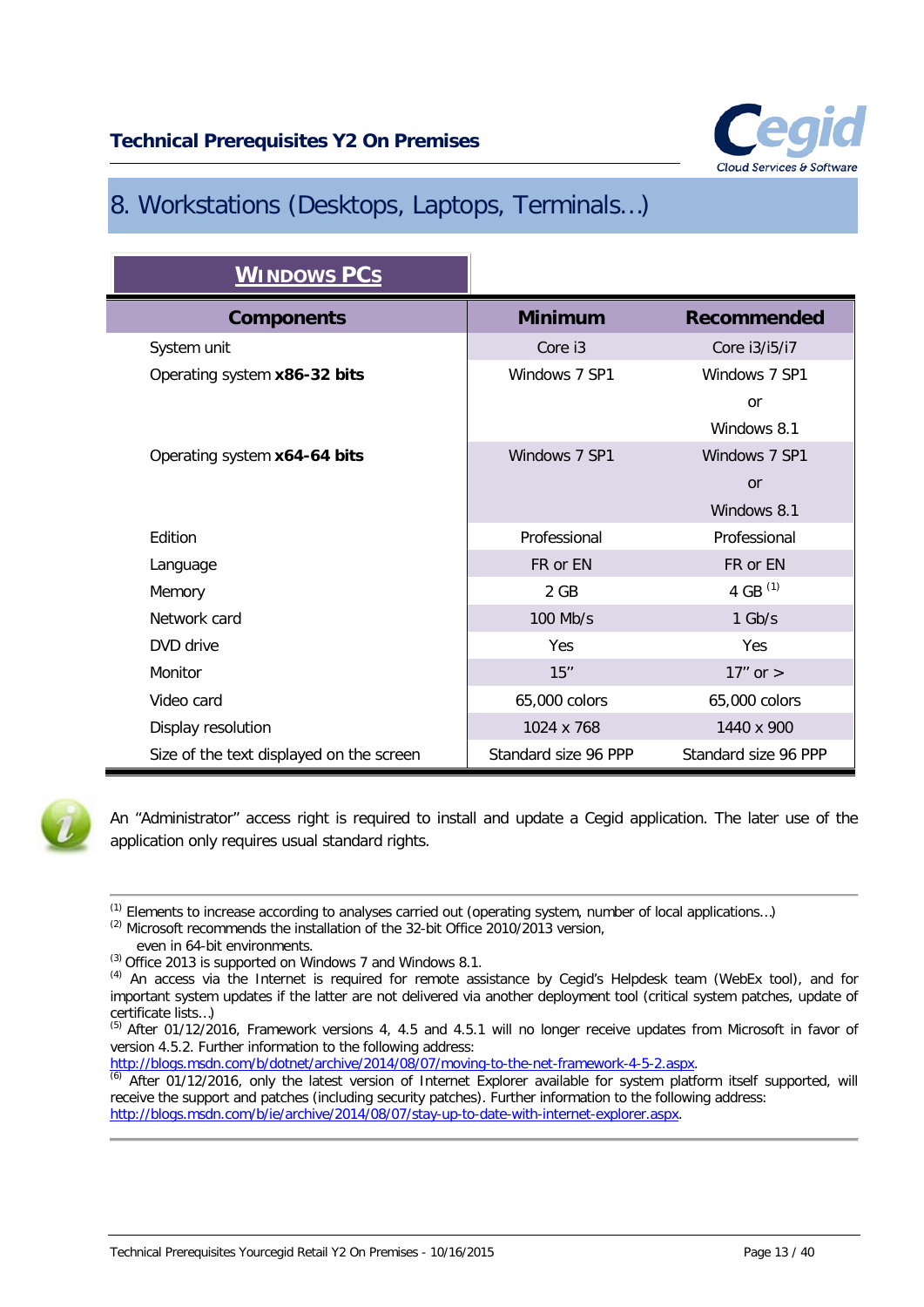

| <b>WINDOWS PCS</b>              |                                      |                                       |
|---------------------------------|--------------------------------------|---------------------------------------|
|                                 | <b>Software</b>                      |                                       |
| Desktop applications (OLE link) | Office 2007 SP3                      | Office 2010 SP2 <sup>(2)</sup>        |
|                                 |                                      | or                                    |
|                                 |                                      | Office 2013 SP1 <sup>(2)(3)</sup>     |
| Net Framework                   | 4.0 $(5)$                            | 4.5.2                                 |
| Tools                           | Adobe Acrobat 9                      | Adobe Acrobat 11                      |
| Internet access                 | Yes $(4)$                            | Yes $(4)$                             |
| Internet browser                | Internet Explorer 8.x <sup>(6)</sup> | Internet Explorer 11.x <sup>(6)</sup> |
| ActiveX                         | WebEx $(4)$                          | WebEx $(4)$                           |



An "Administrator" access right is required to install and update a Cegid application. The later use of the application only requires usual standard rights.

 $(1)$  Elements to increase according to analyses carried out (operating system, number of local applications...)

<sup>(2)</sup> Microsoft recommends the installation of the 32-bit Office 2010/2013 version,

even in 64-bit environments.

(3) Office 2013 is supported on Windows 7 and Windows 8.1.

(5) After 01/12/2016, Framework versions 4, 4.5 and 4.5.1 will no longer receive updates from Microsoft in favor of version 4.5.2. Further information to the following address:

[http://blogs.msdn.com/b/dotnet/archive/2014/08/07/moving-to-the-net-framework-4-5-2.aspx.](http://blogs.msdn.com/b/dotnet/archive/2014/08/07/moving-to-the-net-framework-4-5-2.aspx)

 $\overline{60}$  After 01/12/2016, only the latest version of Internet Explorer available for system platform itself supported, will receive the support and patches (including security patches). Further information to the following address: [http://blogs.msdn.com/b/ie/archive/2014/08/07/stay-up-to-date-with-internet-explorer.aspx.](http://blogs.msdn.com/b/ie/archive/2014/08/07/stay-up-to-date-with-internet-explorer.aspx)

<sup>(4)</sup> An access via the Internet is required for remote assistance by Cegid's Helpdesk team (WebEx tool), and for important system updates if the latter are not delivered via another deployment tool (critical system patches, update of certificate lists…)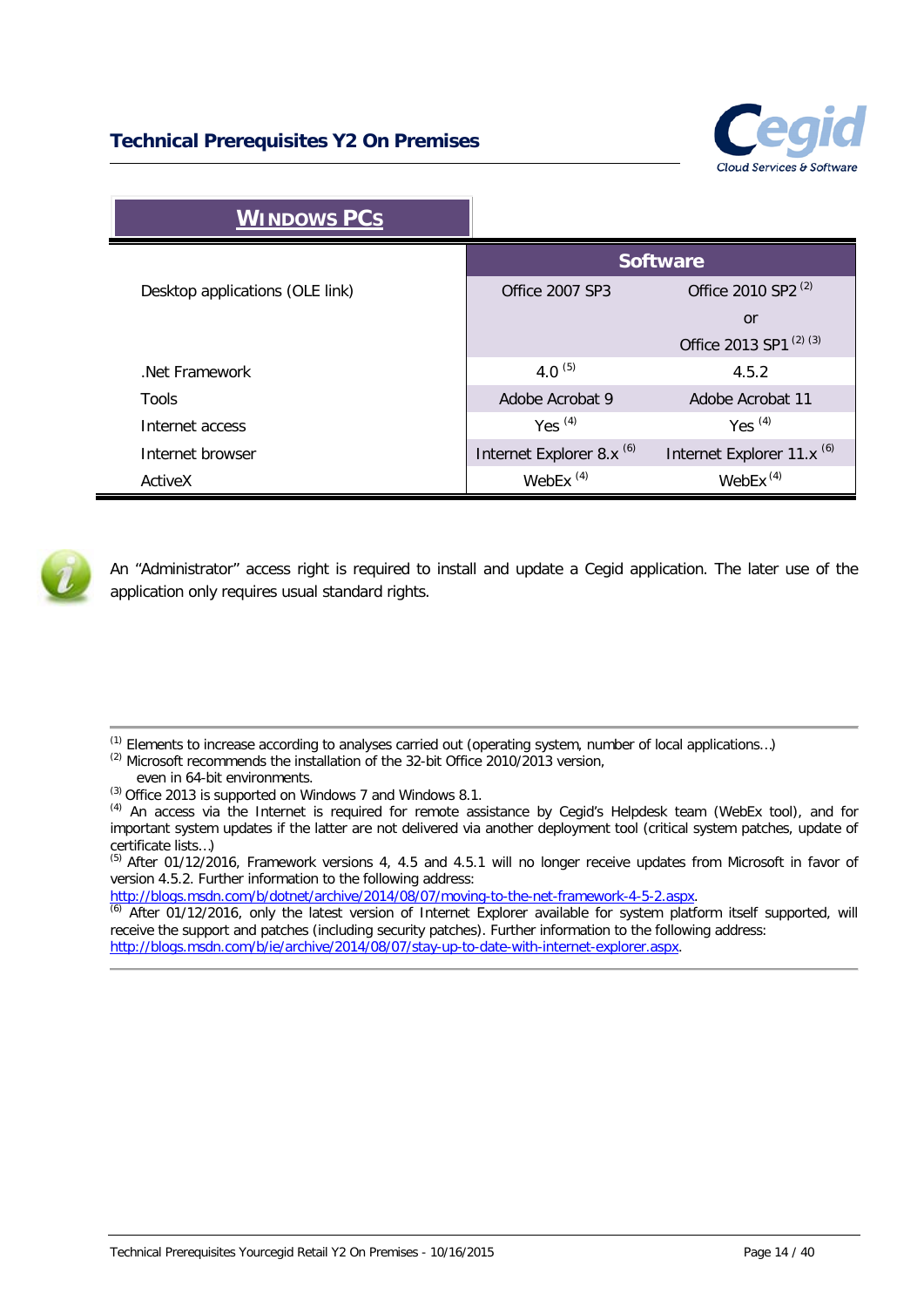

## <span id="page-14-0"></span>9. POS Terminals

| <b>POS TERMINALS</b>                     |                      |                      |
|------------------------------------------|----------------------|----------------------|
| <b>Components</b>                        | <b>Minimum</b>       | <b>Recommended</b>   |
| System unit                              | Core i               | Core i               |
| Operating system x86-32 bits             | Windows 7 SP1        | Windows 7 SP1        |
| Operating system x64-64 bits             | Windows 7 SP1        | Windows 7 SP1        |
| Edition                                  | Professional         | Professional         |
|                                          |                      | <b>or</b>            |
|                                          |                      | POS Ready 7 (x64)    |
| Language                                 | FR or EN             | FR or EN             |
| Memory                                   | 2 GB                 | 4 GB $(1)$           |
| Network card                             | 100 Mb/s             | $1$ Gb/s             |
| DVD drive                                | Yes                  | Yes                  |
| Monitor                                  | 15"                  | $17"$ or $>$         |
| Video card                               | 65,000 colors        | 65,000 colors        |
| Display resolution                       | 1024 x 768           | 1440 x 900           |
| Size of the text displayed on the screen | Standard size 96 PPP | Standard size 96 PPP |



An "Administrator" access right is required to install and update a Cegid application. The later use of the application only requires usual standard rights.

(1) Elements to increase according to analyses carried out (operating system, number of local applications…)

<sup>(2)</sup> Microsoft recommends the installation of the 32-bit Office 2010/2013 version,

- even in 64-bit environments.
- (3) Office 2013 is supported on Windows 7 and Windows 8.1.

version 4.5.2. Further information to the following address:

[http://blogs.msdn.com/b/dotnet/archive/2014/08/07/moving-to-the-net-framework-4-5-2.aspx.](http://blogs.msdn.com/b/dotnet/archive/2014/08/07/moving-to-the-net-framework-4-5-2.aspx)

(6) After 01/12/2016, only the latest version of Internet Explorer available for system platform itself supported, will receive the support and patches (including security patches). Further information to the following address: [http://blogs.msdn.com/b/ie/archive/2014/08/07/stay-up-to-date-with-internet-explorer.aspx.](http://blogs.msdn.com/b/ie/archive/2014/08/07/stay-up-to-date-with-internet-explorer.aspx)

<sup>(4)</sup> An access via the Internet is required for remote assistance by Cegid's Helpdesk team (WebEx tool), and for important system updates if the latter are not delivered via another deployment tool (critical system patches, update of certificate lists…)  $(5)$  After 01/12/2016, Framework versions 4, 4.5 and 4.5.1 will no longer receive updates from Microsoft in favor of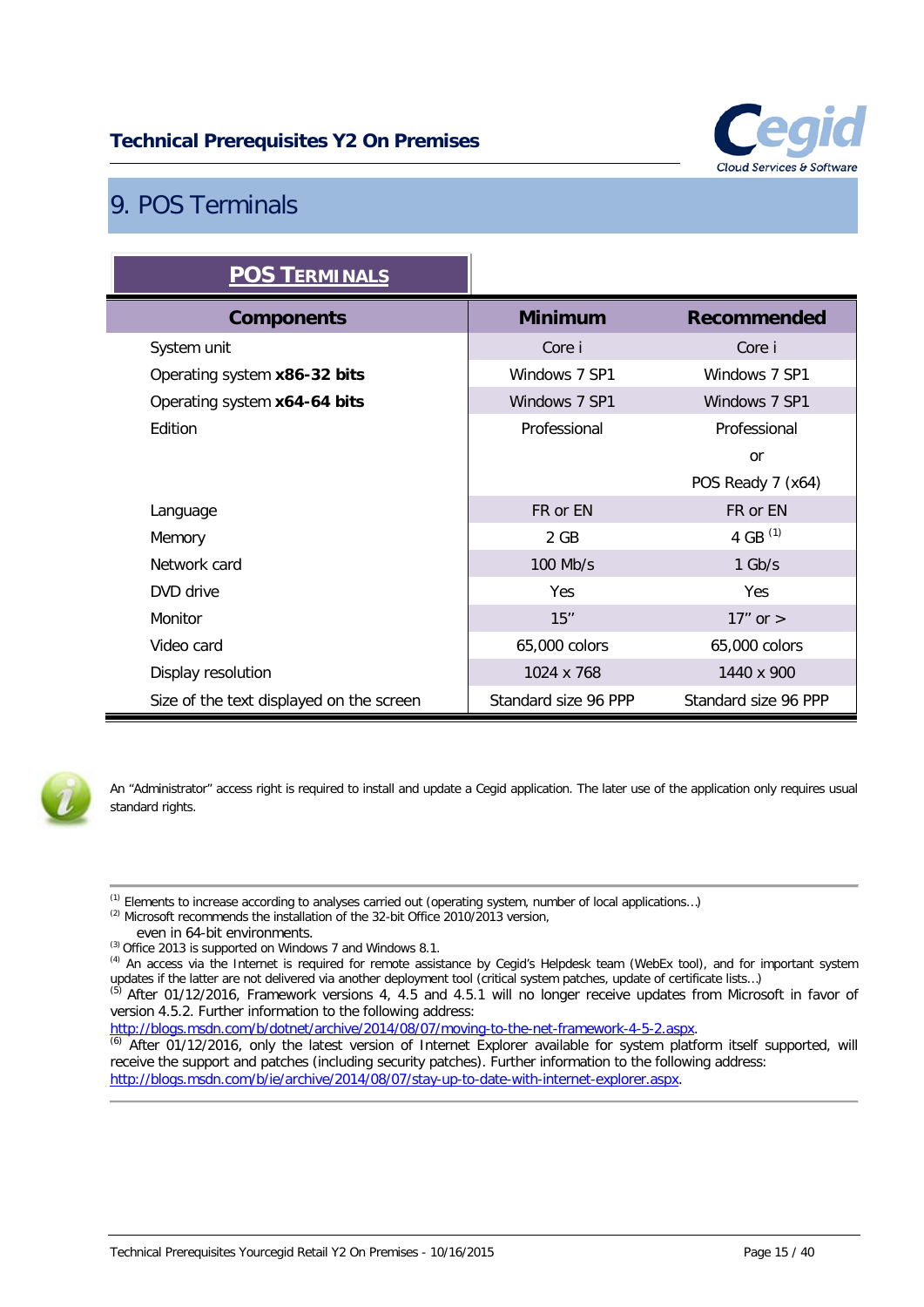

| <b>POS TERMINALS</b>            |                                      |                                       |
|---------------------------------|--------------------------------------|---------------------------------------|
|                                 |                                      | <b>Software</b>                       |
| Desktop applications (OLE link) | <b>Office 2007 SP3</b>               | Office 2010 SP2 <sup>(2)</sup>        |
|                                 |                                      | or                                    |
|                                 |                                      | Office 2013 SP1 <sup>(2)(3)</sup>     |
| Net Framework                   | 4.0 $(5)$                            | 4.5.2                                 |
| Tools                           | Adobe Acrobat 9                      | Adobe Acrobat 11                      |
| Internet access                 | Yes $(4)$                            | Yes $(4)$                             |
| Internet browser                | Internet Explorer 8.x <sup>(6)</sup> | Internet Explorer 11.x <sup>(6)</sup> |
| ActiveX                         | WebEx $(4)$                          | WebEx $(4)$                           |



An "Administrator" access right is required to install and update a Cegid application. The later use of the application only requires usual standard rights.

- $<sup>(1)</sup>$  Elements to increase according to analyses carried out (operating system, number of local applications...)</sup>
- <sup>(2)</sup> Microsoft recommends the installation of the 32-bit Office 2010/2013 version,
- even in 64-bit environments.

[http://blogs.msdn.com/b/dotnet/archive/2014/08/07/moving-to-the-net-framework-4-5-2.aspx.](http://blogs.msdn.com/b/dotnet/archive/2014/08/07/moving-to-the-net-framework-4-5-2.aspx)

(6) After 01/12/2016, only the latest version of Internet Explorer available for system platform itself supported, will receive the support and patches (including security patches). Further information to the following address: [http://blogs.msdn.com/b/ie/archive/2014/08/07/stay-up-to-date-with-internet-explorer.aspx.](http://blogs.msdn.com/b/ie/archive/2014/08/07/stay-up-to-date-with-internet-explorer.aspx)

<sup>(3)</sup> Office 2013 is supported on Windows 7 and Windows 8.1.

<sup>(4)</sup> An access via the Internet is required for remote assistance by Cegid's Helpdesk team (WebEx tool), and for important system updates if the latter are not delivered via another deployment tool (critical system patches, update of certificate lists…)

<sup>&</sup>lt;sup>(5)</sup> After 01/12/2016, Framework versions 4, 4.5 and 4.5.1 will no longer receive updates from Microsoft in favor of version 4.5.2. Further information to the following address: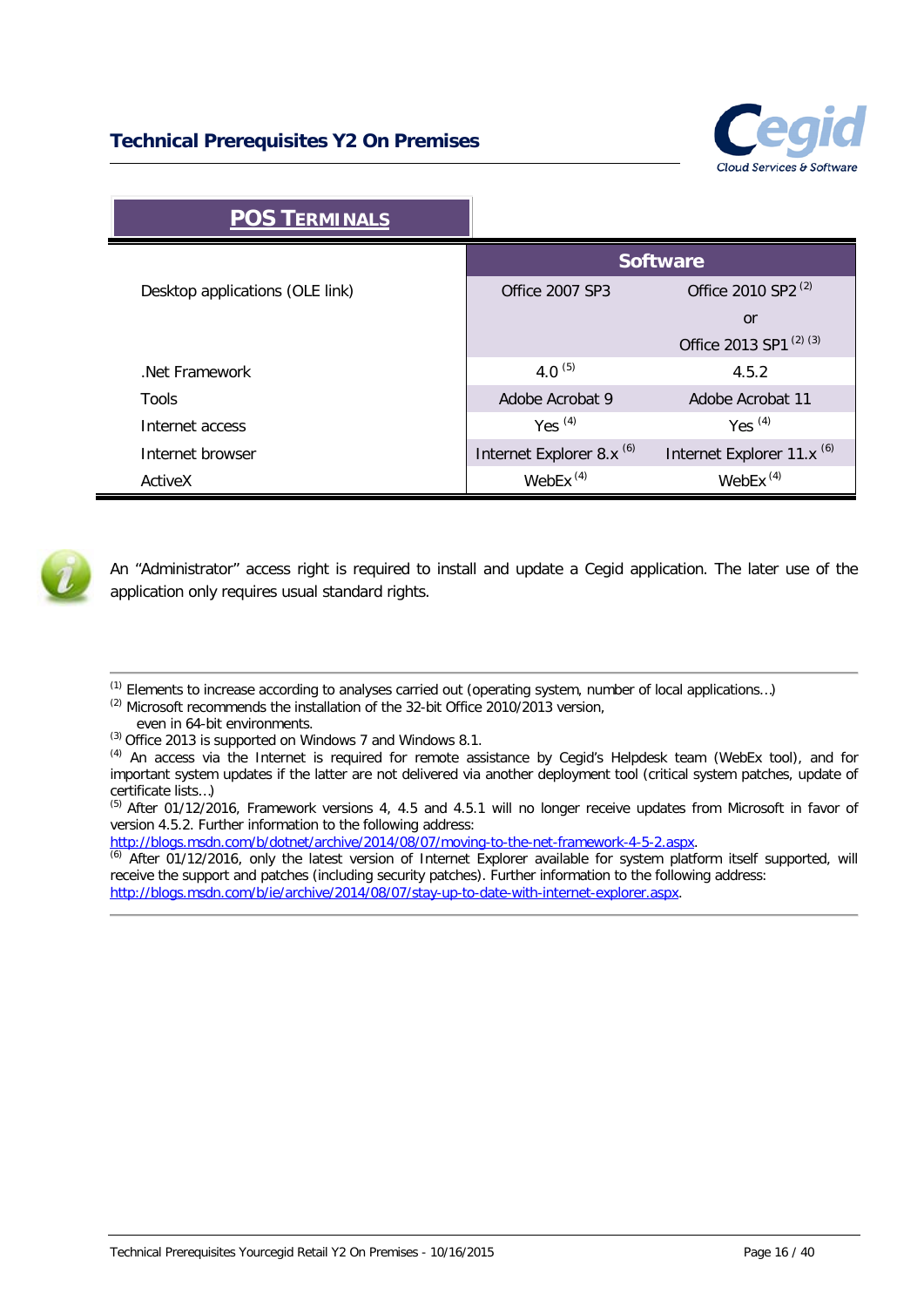

## <span id="page-16-0"></span>POS terminals certified with Yourcegid Retail Y2

| Modular POS terminals |        |                   |  |
|-----------------------|--------|-------------------|--|
| HP                    | rp5800 | Windows 7 Pro x86 |  |

| "All-In-One" POS Systems |           |                         |  |
|--------------------------|-----------|-------------------------|--|
| <b>AURES</b>             | Sango     | Windows 7 Pro x64       |  |
| <b>AURES</b>             | Sango     | Windows POS Ready 7 x64 |  |
| <b>AURES</b>             | Teos Wide | Windows 7 Pro x86       |  |
| <b>AURES</b>             | Yuno      | Windows 7 Pro x64       |  |
| <b>AURES</b>             | Yuno      | Windows POS Ready 7 x64 |  |
|                          |           |                         |  |

| <b>POS Certifications to Come</b> |               |                         |  |
|-----------------------------------|---------------|-------------------------|--|
| HP.                               | rp7800        | Windows POS Ready 7 x64 |  |
| HP.                               | rp7800        | Windows 7 Pro x64       |  |
| <b>TOSHIBA</b>                    | TCx Wave A 30 | Windows POS Ready 7 x64 |  |
|                                   |               |                         |  |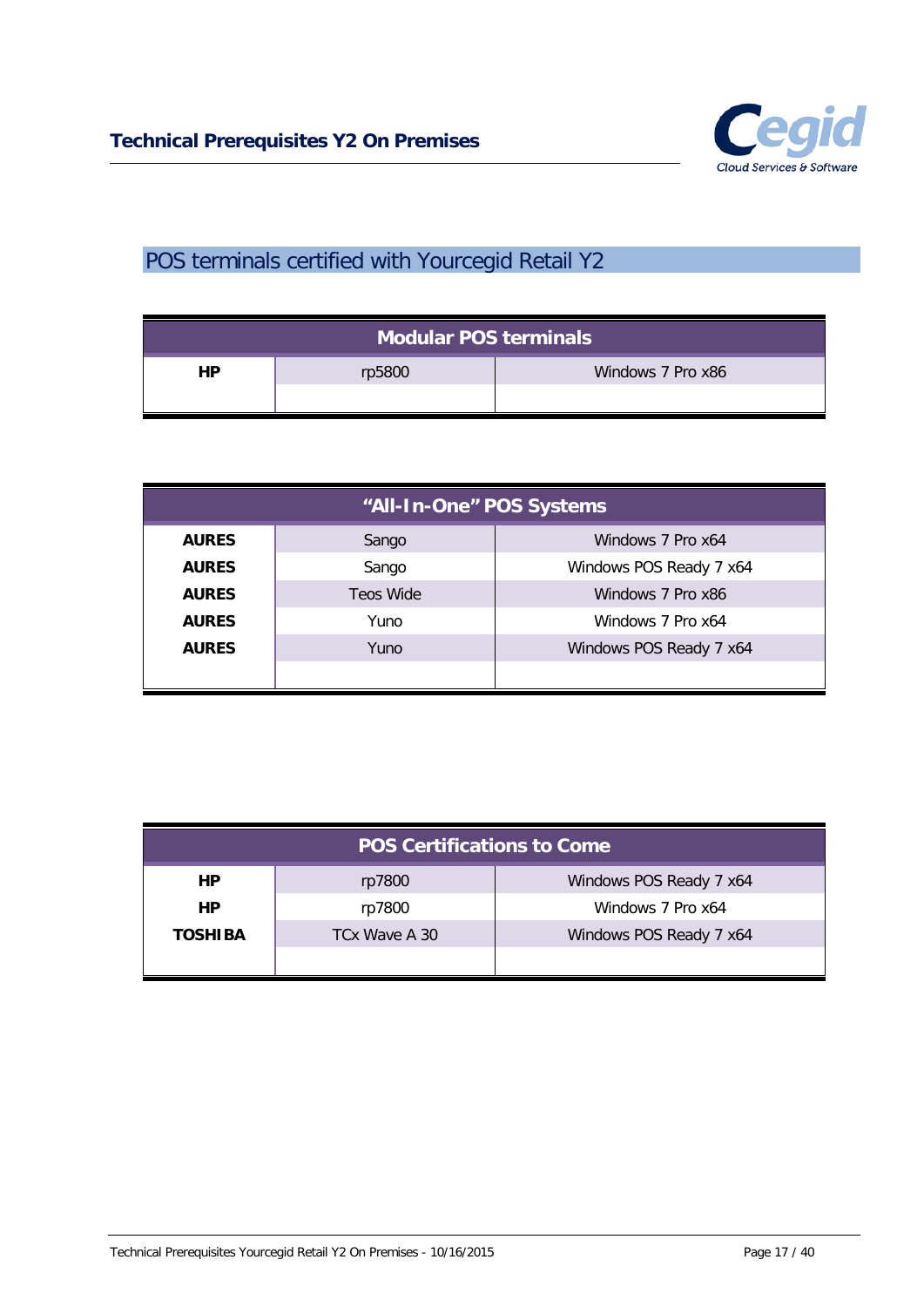

## <span id="page-17-0"></span>10. Tablets for Yourcegid Retail Mobile Y2 Clienteling

### <span id="page-17-1"></span>Communications

**Operating:** the device communicates via Wi-Fi with a Wi-Fi access point which in turn is linked to a router connected via a VPN to the business application server(s). The device talks and therefore sends the information directly to the business application server. It is possible to make devices communicate through HTTPS directly on the Internet by implementing the management of SSL certificates.

**Wi-Fi coverage:** Requires a presales technical study (payable service), whether it is a study based on a plan of the building on which the nature of walls, floors and the places where the devices will be located are specified, or a study by a technician who visits the site.

The solutions integrating radio (Wi-Fi) are real projects and need to be managed as such. Therefore, presales and deployment features need to be systematically planned and defined.

| WI-FI                   |                                                                                                      |
|-------------------------|------------------------------------------------------------------------------------------------------|
| <b>Components</b>       | <b>Minimum</b>                                                                                       |
| Protocol                | Wi-Fi 802.11 b/g                                                                                     |
| Wi-Fi Security          | WEP, WPA                                                                                             |
| Certified access points | Motorola AP-5131 (industrial model)<br>Linksys WAP54G (basic model)<br>D-Link DAP-1160 (basic model) |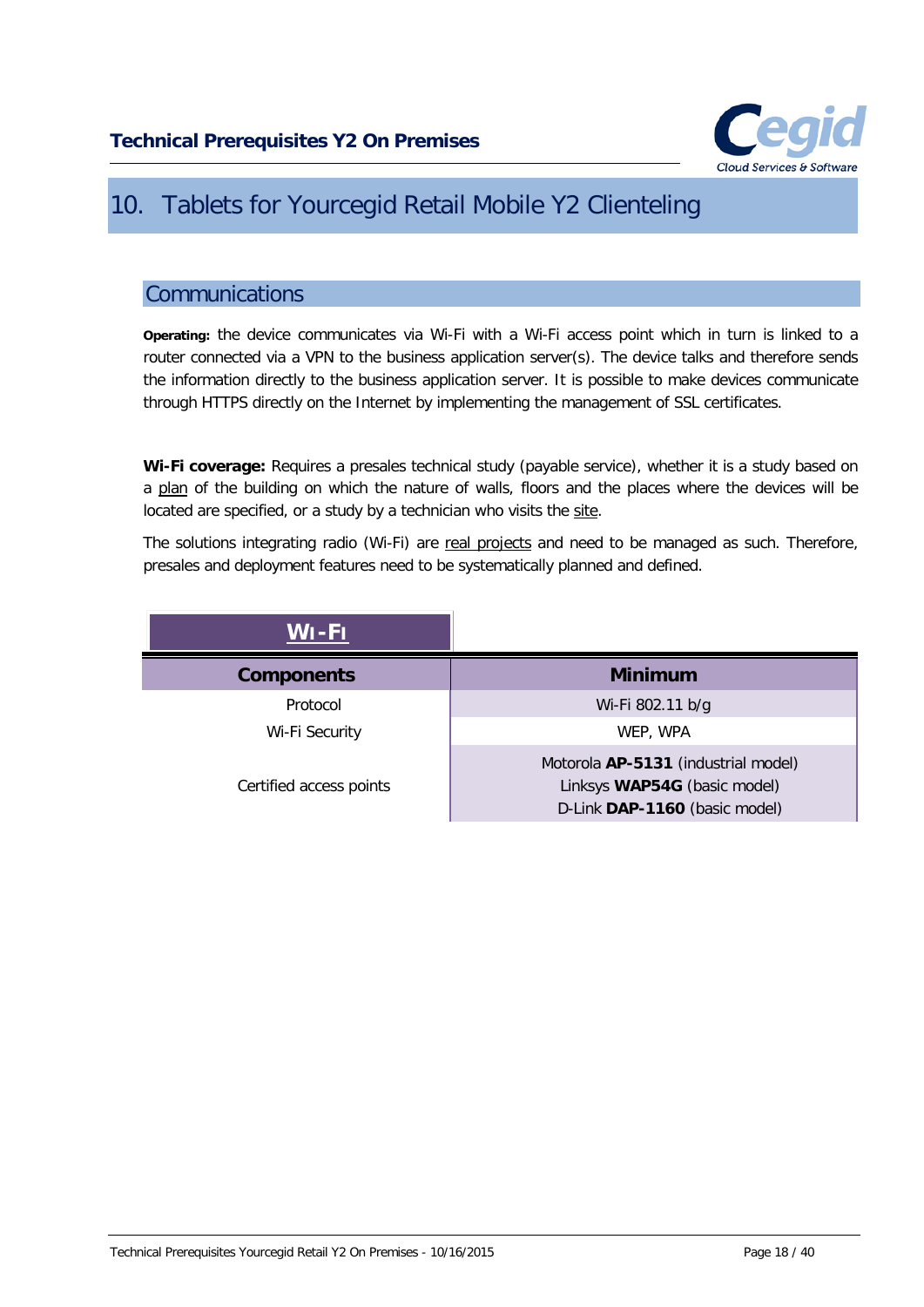

## <span id="page-18-0"></span>Characteristics of tablets

| <b>TABLET</b>                |                        |                        |
|------------------------------|------------------------|------------------------|
| <b>Components</b>            | <b>Minimum</b>         | <b>Recommended</b>     |
| System unit                  | Intel Core i3          | Intel Core i5 $(1)$    |
| Operating system x64-64 bits | Windows 8.1            | Windows 8.1            |
| Edition                      | Professional           | Professional           |
| Language                     | FR or EN               | FR or EN               |
| Memory                       | 4 GB                   | 4 GB $(1)$             |
| Monitor                      | 10''                   | 10" or larger          |
| Video card                   | 65,000 colors          | 65,000 colors          |
| Display resolution           | 1280*800               | 1920*1080              |
|                              | <b>Software</b>        |                        |
| Internet access              | Yes $(2)$ $(3)$        | Yes $(2)$ $(3)$        |
| Internet browser             | Internet Explorer 11.x | Internet Explorer 11.x |
| ActiveX                      | WebEx $(2)$            | WebEx $(2)$            |



An "Administrator" access right is required to install and update a Cegid application. The later use of the application only requires usual standard rights.

<sup>(1)</sup> Elements to increase according to analyses carried out (operating system, number of local applications…)

<sup>(2)</sup> An access via the Internet is required for remote assistance by Cegid's Helpdesk team (WebEx tool), and for important system updates if the latter are not delivered via another deployment tool (critical system patches, update of certificate lists…)

<sup>(3)</sup> An Internet access is requires of the geolocation feature for stores.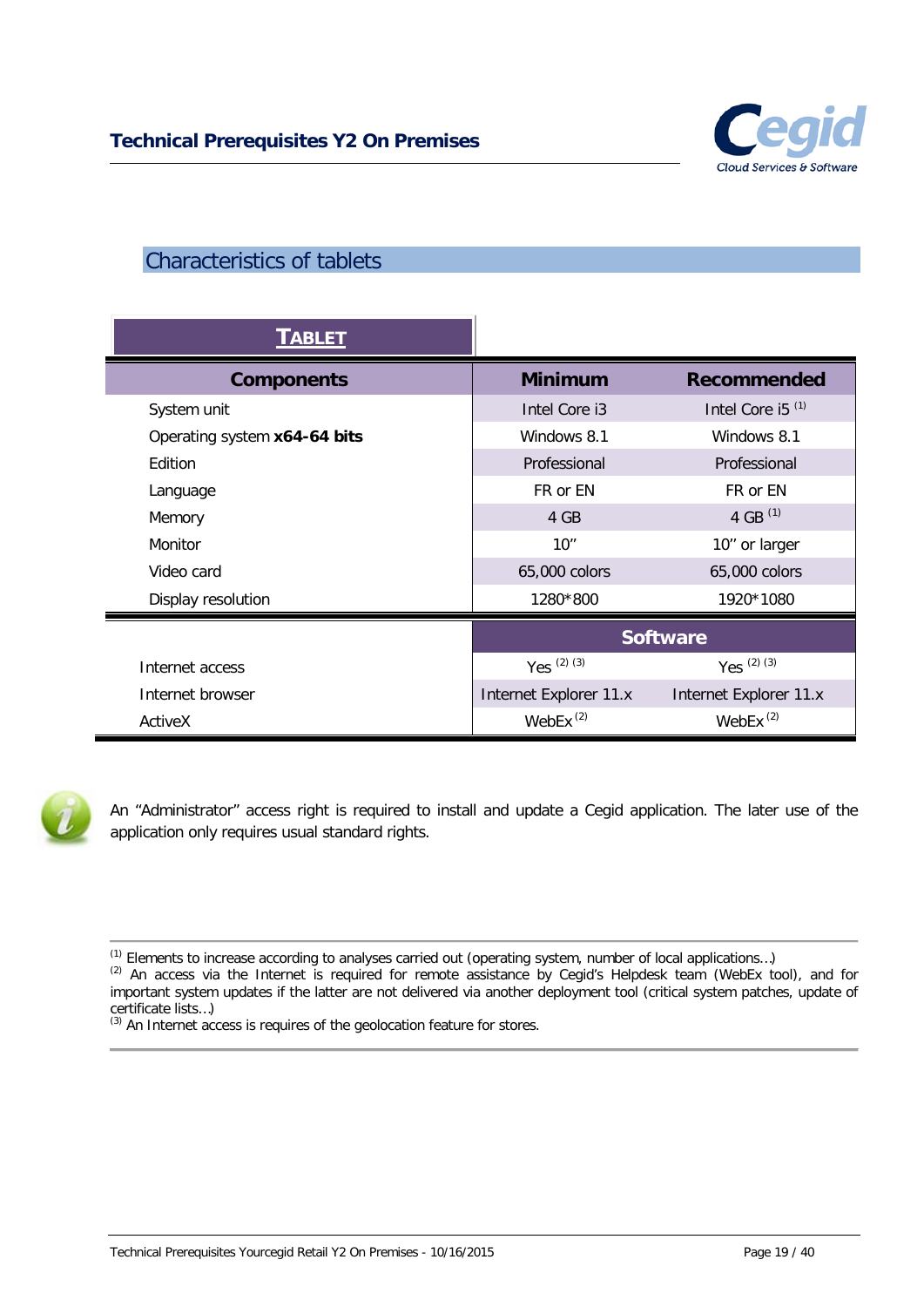

## <span id="page-19-0"></span>11. Peripheral devices for Yourcegid Retail Mobile POS

### <span id="page-19-1"></span>**Communications**

**Operating:** only with **Wi-Fi**: the device communicates via Wi-Fi with a Wi-Fi access point which in turn is linked to a router connected via a VPN to the business application server(s). The device talks and therefore sends the information directly to the business application server. It is possible to make devices communicate through HTTPS directly on the Internet by implementing the management of SSL certificates.

**Wi-Fi coverage:** Requires a presales technical study (payable service), whether it is a study based on a plan of the building on which the nature of walls, floors and the places where the devices will be located are specified, or a study by a technician who visits the site.

The solutions integrating radio (Wi-Fi) are real projects and need to be managed as such. Therefore, presales and deployment features need to be systematically planned and defined.

| WI-FI                                   |                                                                                                      |
|-----------------------------------------|------------------------------------------------------------------------------------------------------|
| <b>Components</b>                       | <b>Minimum</b>                                                                                       |
| Protocol                                | Wi-Fi 802.11 b/g                                                                                     |
| Wi-Fi Security                          | WEP, WPA                                                                                             |
| PDA / Receipt printer<br>Communications | Bluetooth (Class II, v 2.0 EDR)                                                                      |
| Certified access points                 | Motorola AP-5131 (industrial model)<br>Linksys WAP54G (basic model)<br>D-Link DAP-1160 (basic model) |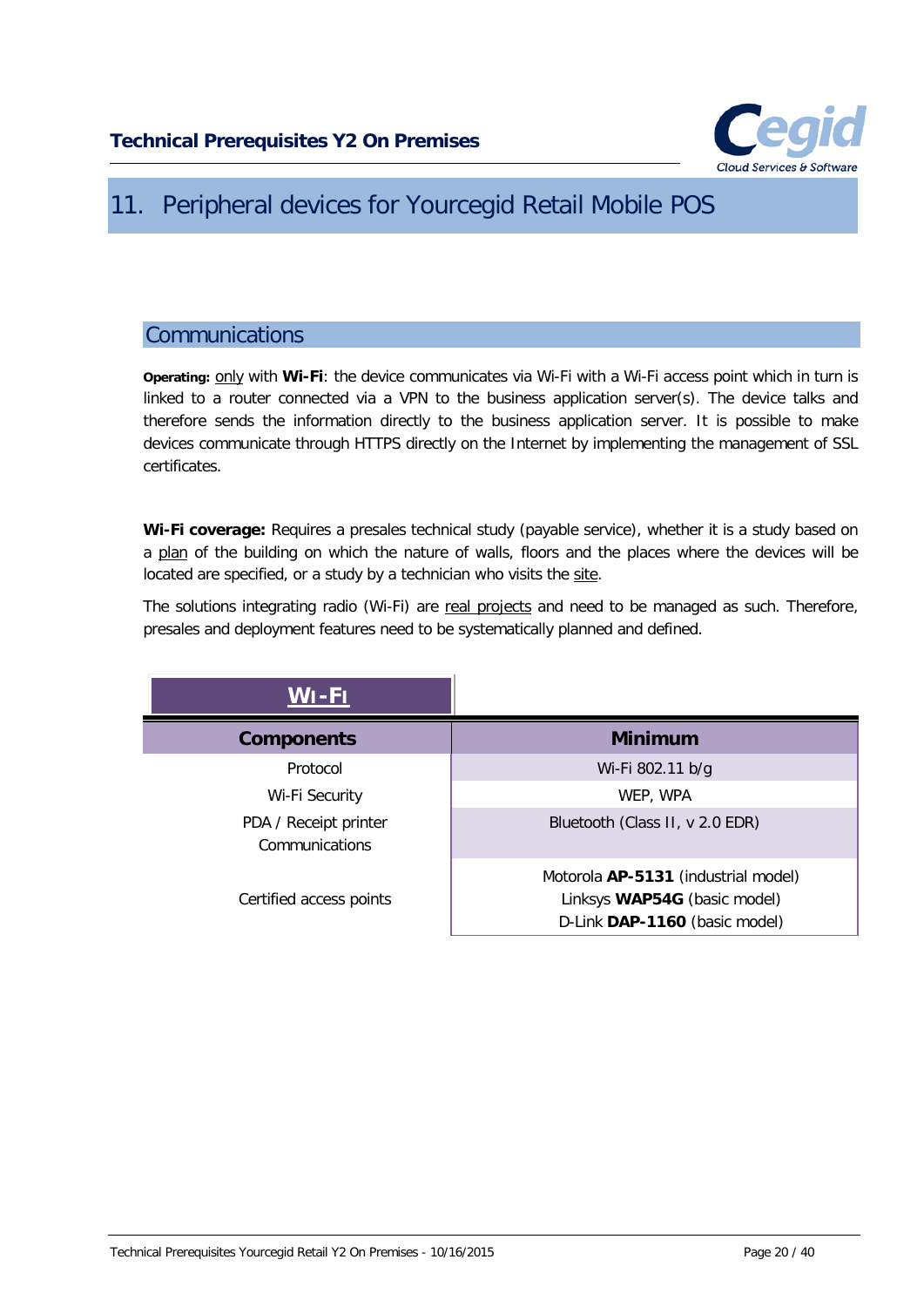

## <span id="page-20-0"></span>Certified Apple Devices – Yourcegid Retail Mobile POS V3

| <b>DEVICES</b>     |                            |
|--------------------|----------------------------|
| <b>Model</b>       | <b>Operating</b><br>system |
| iPod TOUCH 5       | iOS 7 minimum              |
| iPhone 5S (not 5c) | iOS 7 minimum              |
| iPad Mini 2        | iOS 7 minimum              |
| iPad Mini Retina   | iOS 7 minimum              |

The following cases can be used with these devices:

- Ingenico iSMP Companion for all devices
- Ingenico iCMP for all devices
- Linea-Pro 5 for iPod and iPhone
- Honeywell Captuvo SL22 for iPod or SL42 for iPhone



The Ingenico cases iSMP and iCMP require the use of the centralized transaction management solution from Ingenico called AXIS.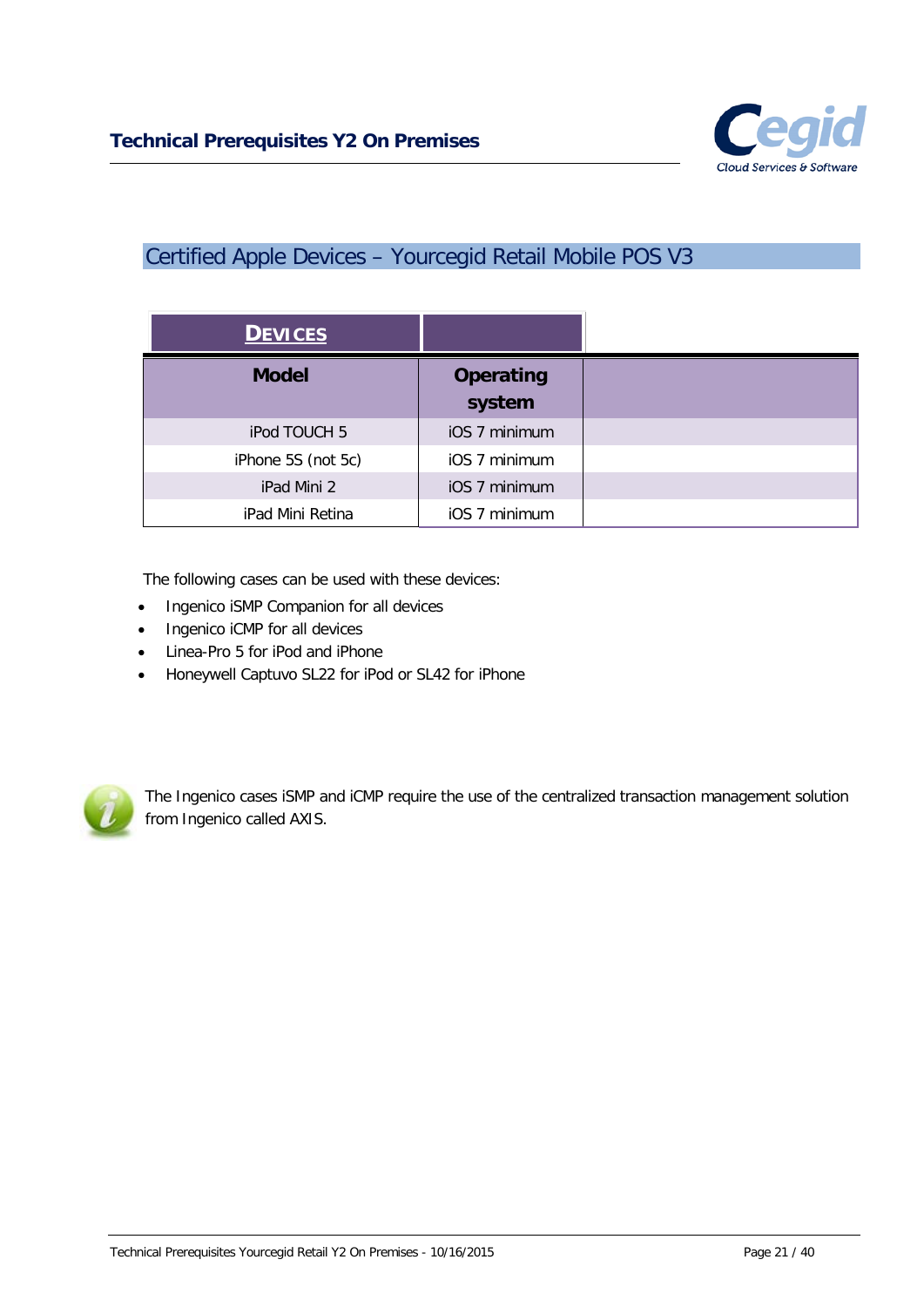

## <span id="page-21-0"></span>Certified Apple Devices – Yourcegid Retail Mobile POS V4

| <b>DEVICES</b>     |                            |
|--------------------|----------------------------|
| <b>Model</b>       | <b>Operating</b><br>system |
| iPod TOUCH 5       | iOS 8 minimum              |
| iPod TOUCH 6       | iOS 8 minimum              |
| iPhone 5S (not 5c) | iOS 8 minimum              |
| iPhone $6/6S$      | iOS 8 minimum              |
| iPad Mini 2        | iOS 8 minimum              |
| iPad Mini 4        | iOS 8 minimum              |
| iPad Mini Retina   | iOS 8 minimum              |
| iPad Air           | iOS 8 minimum              |

The following cases can be used with these devices:

- Ingenico iSMP Companion for all devices
- Ingenico iCMP for all devices
- Linea-Pro 5 for iPod and iPhone
- Honeywell Captuvo SL22 for iPod or SL42 for iPhone



The Ingenico cases iSMP and iCMP require the use of the centralized transaction management solution from Ingenico called AXIS.

## <span id="page-21-1"></span>Certified Receipt Printers

These printers are certified:

- The EPSON TMH 6000 IV printer (with Wi-Fi or Ethernet modules.)
- The EPSON TM 88 V printer (with Wi-Fi or Ethernet modules.)
- The EPSON P60 II (with Wi-Fi)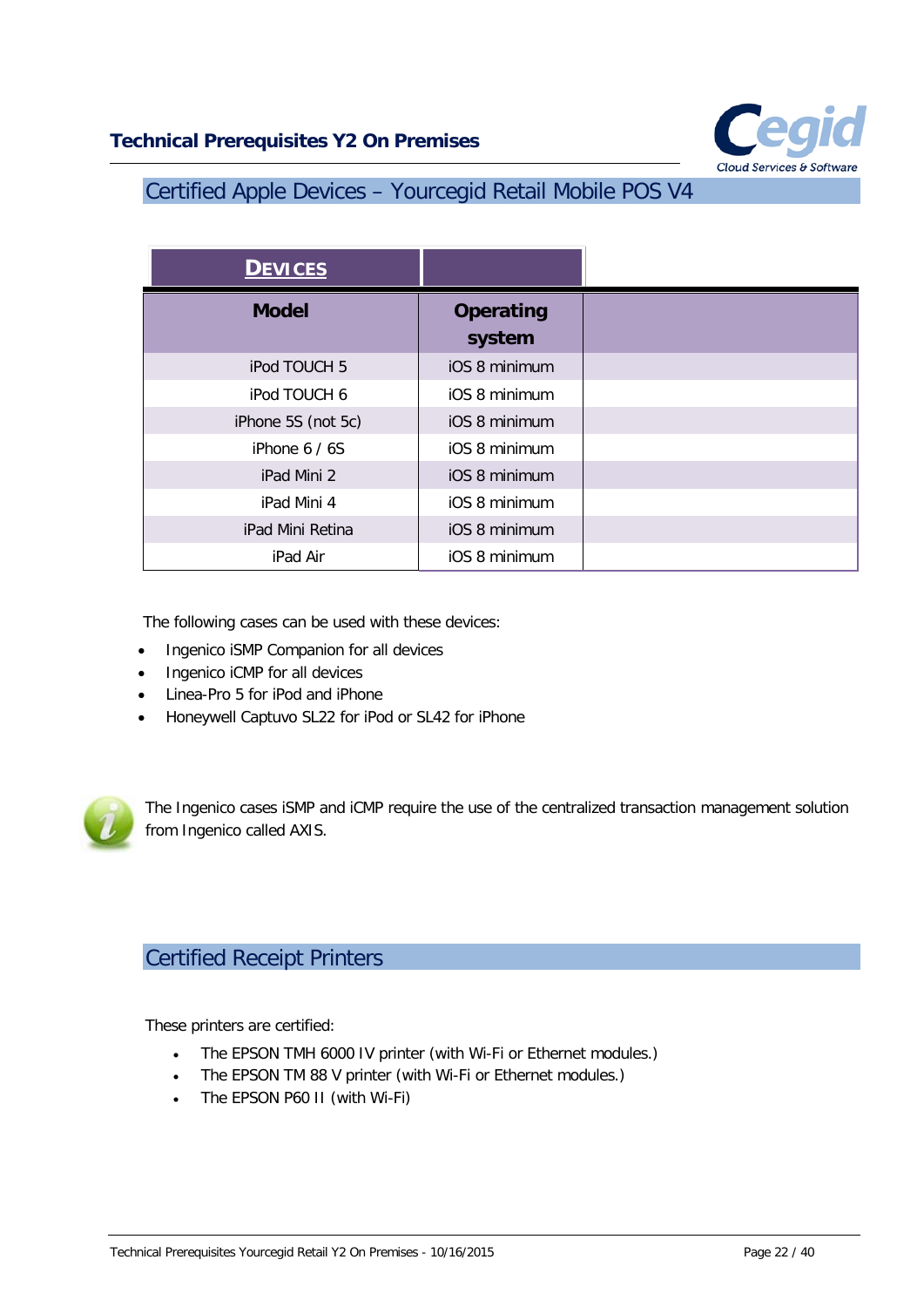

## <span id="page-22-0"></span>12. Peripheral devices for Yourcegid Retail Mobile Inventory

## <span id="page-22-1"></span>**Communications**

**Operating:** The PDA is used to scan items in "Disconnected mode" (without network access) The device is then connected to the computer hosting the software applications such as "Windows Mobile Device Center", Hub Copy" and "Yourcegid Retail Y2". Data is then transferred from the PDA to the computer where this data will be integrated with Yourcegid Retail Y2.

| <b>REQUIRE SOFTWARE</b>      |                                   |
|------------------------------|-----------------------------------|
| <b>Components</b>            | <b>Remark</b>                     |
| Windows Mobile Device Center | A Microsoft Windows component     |
|                              | configured by CEGID.              |
| Hub Copy                     | Provided and configured by CEGID. |

## <span id="page-22-2"></span>Certified PDAs

| <b>PDAS</b>            |                            |
|------------------------|----------------------------|
| <b>Model</b>           | <b>Operating</b><br>system |
| Motorola MC 2180       | Win CE 6                   |
| Motorola MC 3200       | Win CE 7                   |
| Honeywell Dolphin 6100 | Win CE 5 or 6              |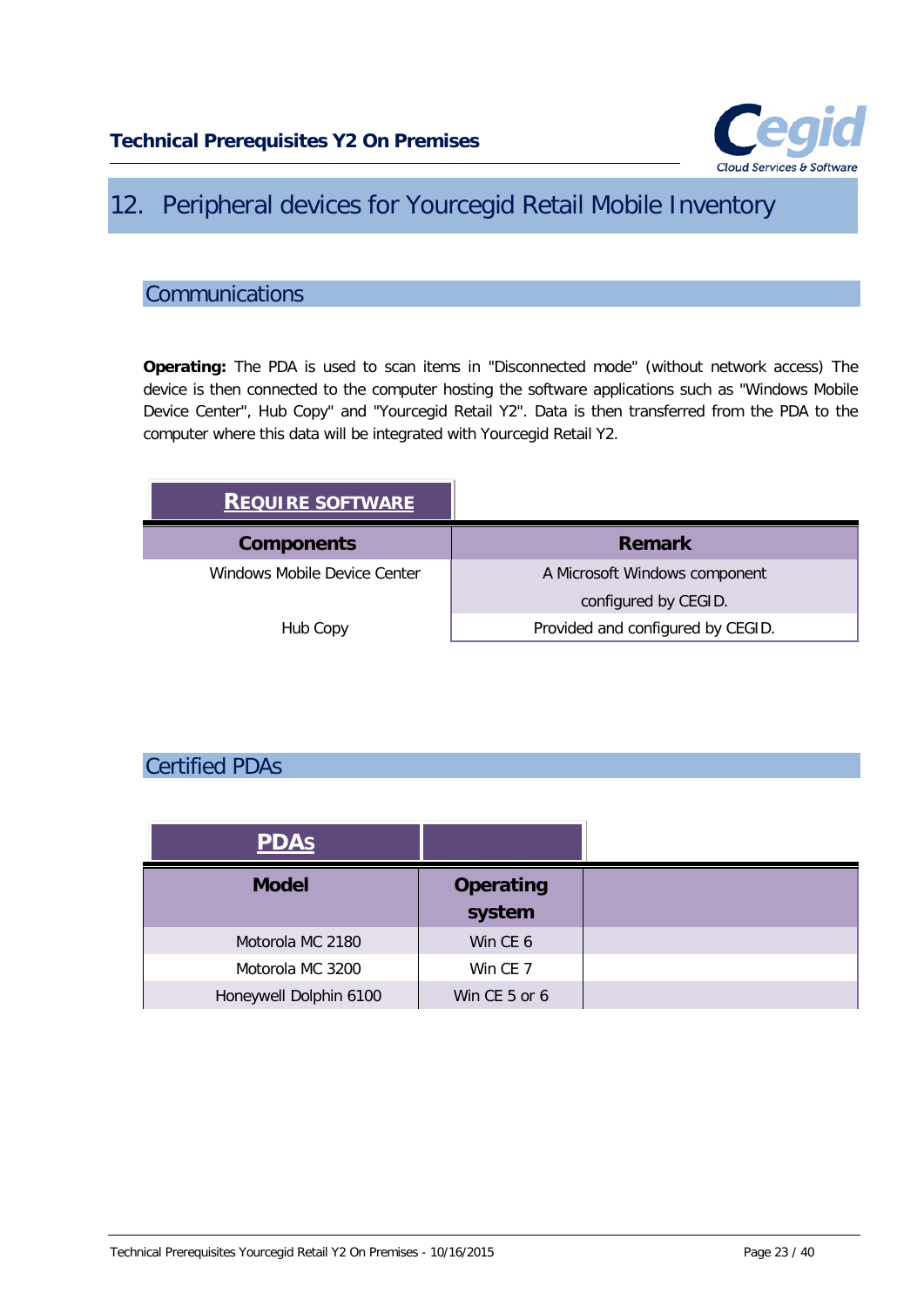

## <span id="page-23-0"></span>13. Printers & Peripherals

The Cegid applications use the printing infrastructure of the Windows environment. We have to ensure that the print devices do have the certified printing drivers, especially on 64x platforms for an efficient support of the used operating systems (for clients and servers).



Instead of exchanging directly with each device, the POS terminal communicates with a generic multidevice connector called CPOS.

Now, customers or partners can develop their own drivers to connect their specific devices.

The CPOS connector does not concern:

- Network printers
- Label printers
- Barcode readers
- Inventory terminals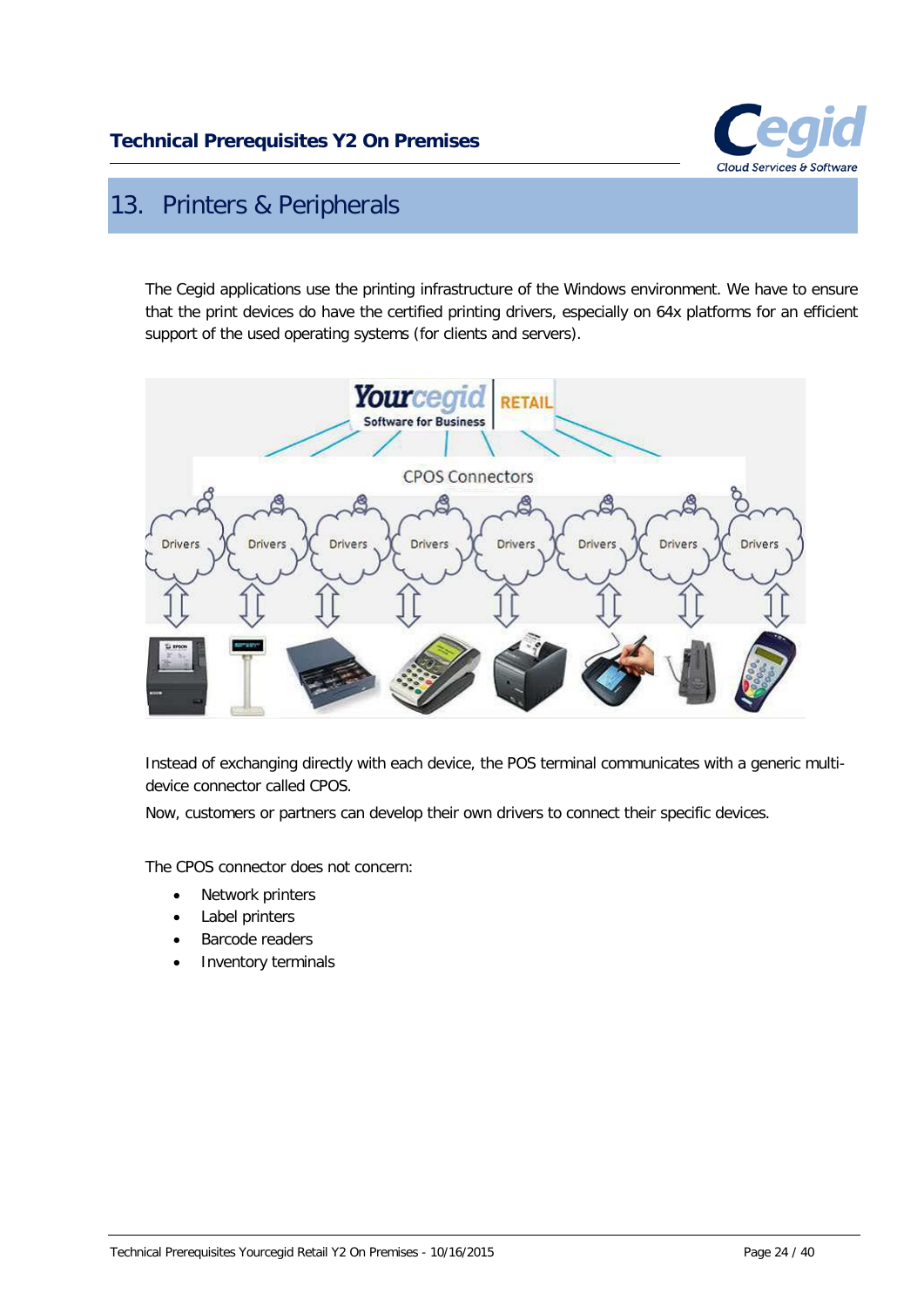

### <span id="page-24-0"></span>Network Printer

Laser printers (graphic mode): **HP** or **Lexmark** having undergone the Cegid tests and configuration.

Network card 10/100 Mbit.

16 MB minimum memory, emulation excluded.

## <span id="page-24-1"></span>Receipt Printer (excluding tax printer)

Printer types: **Epson or compatible** (ESC/POS), **IBM** and **HP** driven by OPOS layer from the vendor and CPOS layer (Cegid POS.)

EPSON printers must include a series or parallel interface.

IBM printers driven by OPOS drivers must include a USB interface (with or without power supply) or a series interface.

**EPSON models** (ESC/POS) which are compatible and certified for the Front-Office are: TMH6000 / TMH5000 / TMU950 / TMU675 / TMT88 / TMT70 / TMU220 / TM-J7100.

**WINCOR models** (ESC/POS) which are compatible and certified for the Front-Office are: TH210 / TH230 / TH320.

**IBM models** which are compatible and certified for the Front-Office are: 4610-TG3 / 4610-2NR / 4610- TF6 / 4610-1NR (OPOS version ≥ 1.13 + CPOS).

**HP model** compatible and certified for the Front Office: A799 (OPOS version 1.8.53 + CPOS).

**TOSHIBA model** compatible and certified for the Front Office: TRST-A10 (OPOS + CPOS).

**AURES models** (ESC/POS) which are compatible and certified for the Front-Office are : ODP 333 (RS232 / USB) and ODP200H III

### <span id="page-24-2"></span>Rewritable printer

**STAR model:** TCP-400 printer supported by a CPOS layer with the "VisualCardOCX" software components in version 1.9.0.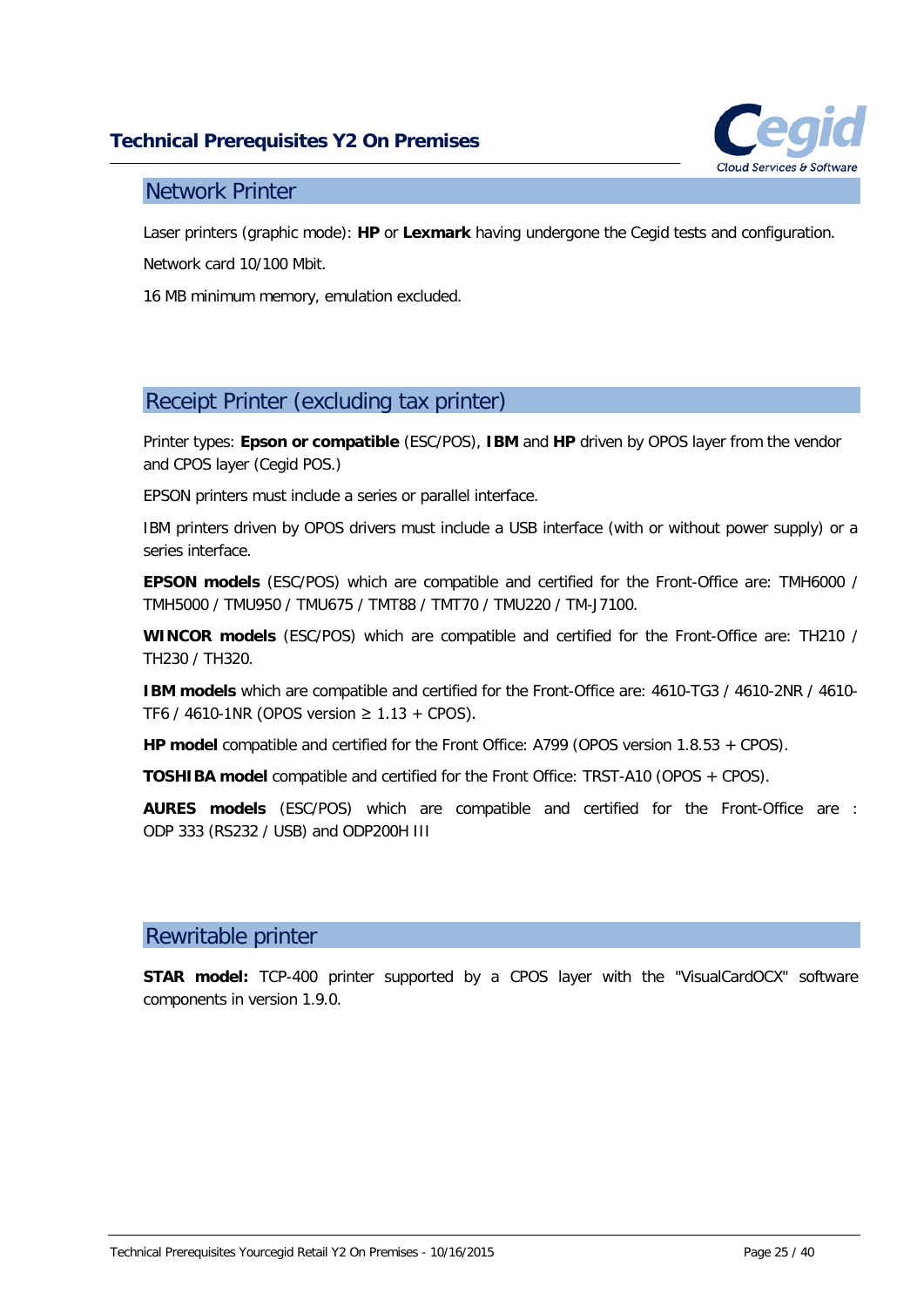

### <span id="page-25-0"></span>Label Printer

For a better printing quality of the finished product labels on specialized printers, we recommend the use of **ZEBRA** printers certified by Cegid.

These printers must include a network interface (or possibly a Cegid validated network box).

| <b>Certified models sold by CEGID:</b> |               |  |
|----------------------------------------|---------------|--|
| <b>PAXAR</b>                           | Monarch 9642  |  |
| <b>PAXAR</b>                           | Monarch 9825  |  |
| <b>PAXAR</b>                           | Monarch 9830  |  |
| <b>PAXAR</b>                           | Monarch 9855  |  |
| <b>ZEBRA</b>                           | Z4MPlus       |  |
| <b>ZEBRA</b>                           | TLP -2844-Z   |  |
| <b>ZEBRA</b>                           | ZM400         |  |
| <b>ZEBRA</b>                           | ZM600         |  |
| <b>ZEBRA</b>                           | <b>GK420t</b> |  |
|                                        |               |  |

| Models tested but not sold by CEGID: |                           |  |  |
|--------------------------------------|---------------------------|--|--|
| <b>ZEBRA</b>                         | TLP -2746-E               |  |  |
| <b>ZEBRA</b>                         | TLP-2824                  |  |  |
| <b>ZEBRA</b>                         | S <sub>4</sub> M          |  |  |
| <b>COGNITIVE</b>                     | Advantage LX (US printer) |  |  |
|                                      |                           |  |  |

#### **Important remarks**

In general, the implementation and configuration of label printers requires the intervention of a functional Yourcegid Retail Y2 project manager.

There are some restrictions linked to each of the printer models tested (for example, fonts linked to the print driver cannot be used since they are not known by the business application server which results in lower print quality and speed.)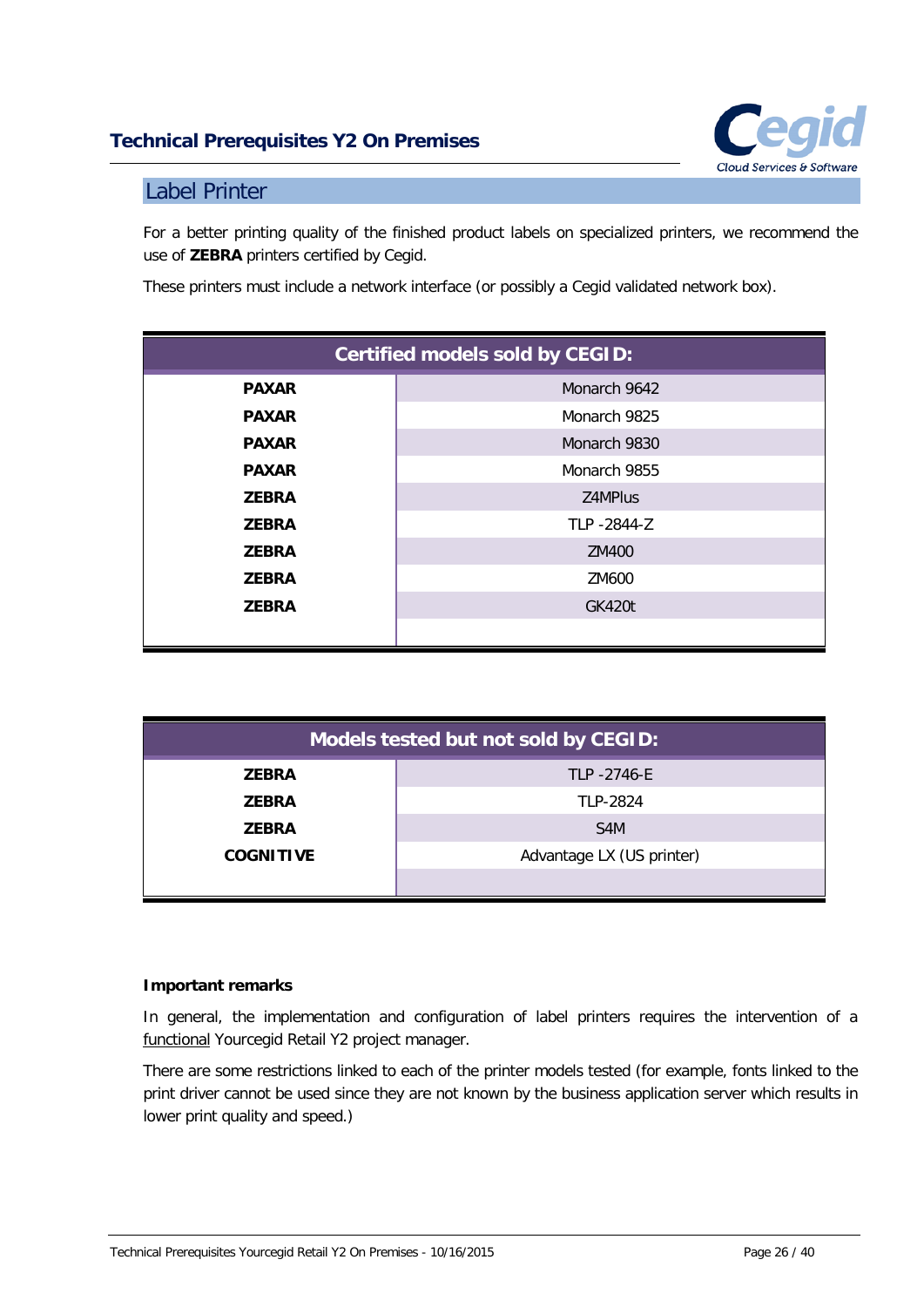

### <span id="page-26-0"></span>Customer Display

**All certified customer display models** are directly driven by the Front-Office via CPOS layers (Cegid POS.)

**EPSON models:** DMD105 / DMD100. This peripheral device is connected to the dedicated RS-232 serial port (ESC/POS) between the POS terminal and the receipt printer.

**AURES model:** OCD-100 and OCD-150. These peripheral devices are connected to the dedicated RS-232 serial port (ESC/POS).

**WINCOR model:** BA63. This peripheral device is connected to the dedicated RS-232 serial port (ESC/POS).

**IBM model:** driven by the OPOS layer (version  $\geq 1.13$ ) + the CPOS layer from CBR version 10. It is connected to the self-powered 15-pin serial port (IBM SUREPOS 545 POS model), or 9-pin serial port interface (IBM SUREPOS 566) POS model) – IBM proprietary connector technology.

**HP model:** USB customer pole display LD220 driven by the OPOS layer (version 1.9.1) + the CPOS layer. Display integrated with the **HP AP5000** POS terminal driven by the OPOS layer + the CPOS layer.

### <span id="page-26-1"></span>Cash Drawer

**EPSON model or compatibles**: these devices are directly driven by Front-Office + the CPOS layer (Cegid POS.) This peripheral is connected to the DK socket (RJ12 format) of the receipt printer.

**HP model**: the drawer is driven by the OPOS layer (OPOS version 1.8.53) + the CPOS layer.

**IBM model:** the drawer is driven by the OPOS layer (OPOS version 1.13) + the CPOS layer. It is connected to the 'Cash Drawer' interface of the POS terminal from the SurePOS series – IBM proprietary connector technology.

**AURES model**: 3S 333, directly driven by Front-Office + the CPOS layer (Cegid POS.) This peripheral is connected to the DK socket (RJ12 format) of the receipt printer.

#### <span id="page-26-2"></span>Barcode Scanner

**Bar code readers**: all models connected in USB mode or as 'keyboard/SU' interface (Wedge mode) with the "CR/LF" settings applying automatically after the reading of a bar code.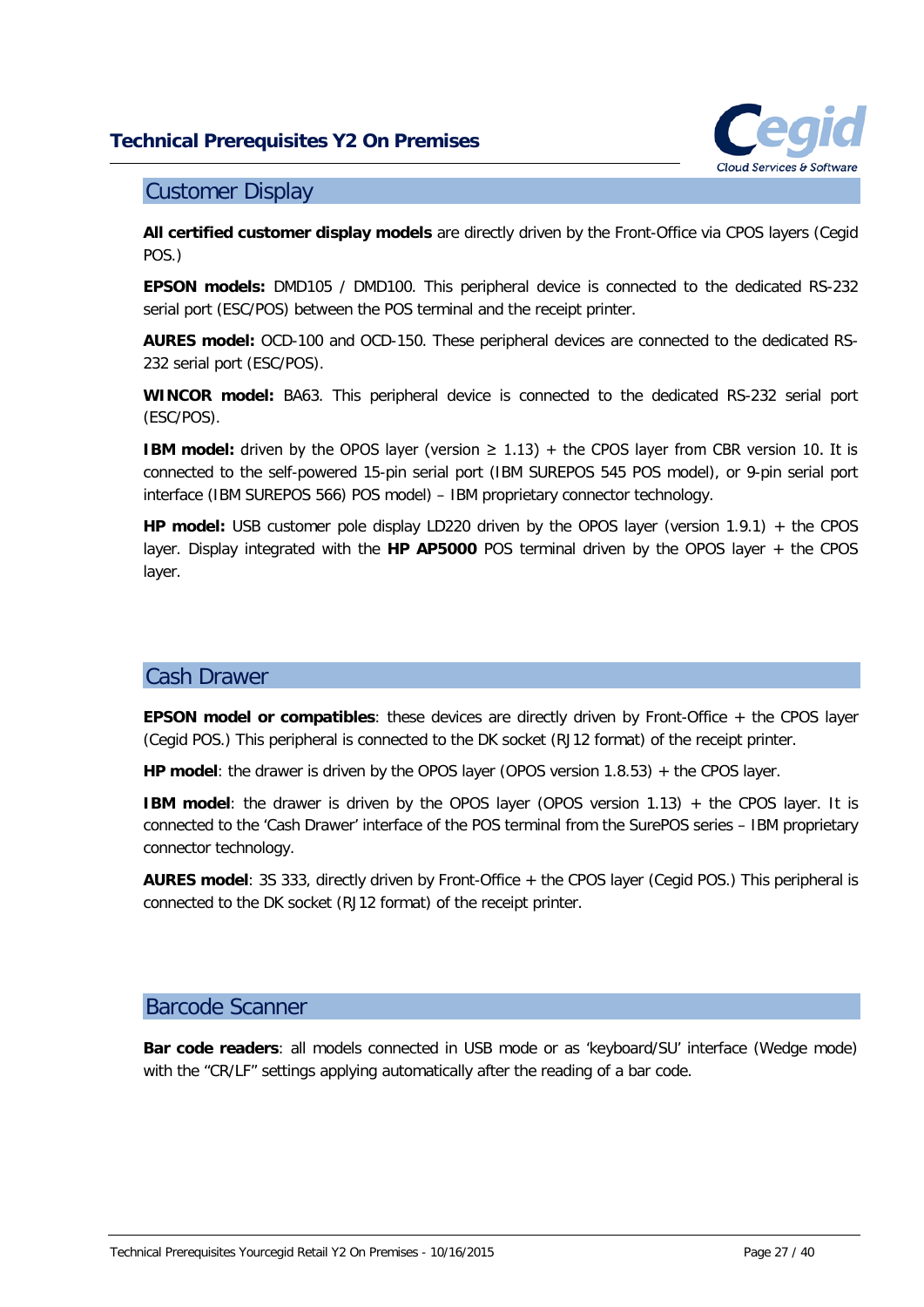

## <span id="page-27-0"></span>Magnetic Card Reader

**HP models**: External MSR device in USB mode driven by the OPOS layer (OPOS version 2.62) + the CPOS layer.

<span id="page-27-1"></span>MSR device integrated with the **HP AP5000** POS terminal driven by the OPOS layer + the CPOS layer.

#### Document reader

**3M model**: "QS 1000" reader driven by the CPOS layer with software components "3M™ Page Reader SDK" (version 3.1.10) or "AssureIDTM"

### <span id="page-27-2"></span>Fingerprint reader

**U.are.U model**: "4000B" device driven by the CPOS layer with the software components "DigitalPersona One Touch for Windows SDK" in version 1.6.1.

### <span id="page-27-3"></span>**Scales**

**Mettler Toledo device**: Checkout scale "Viva 3211" supported by the CPOS layer.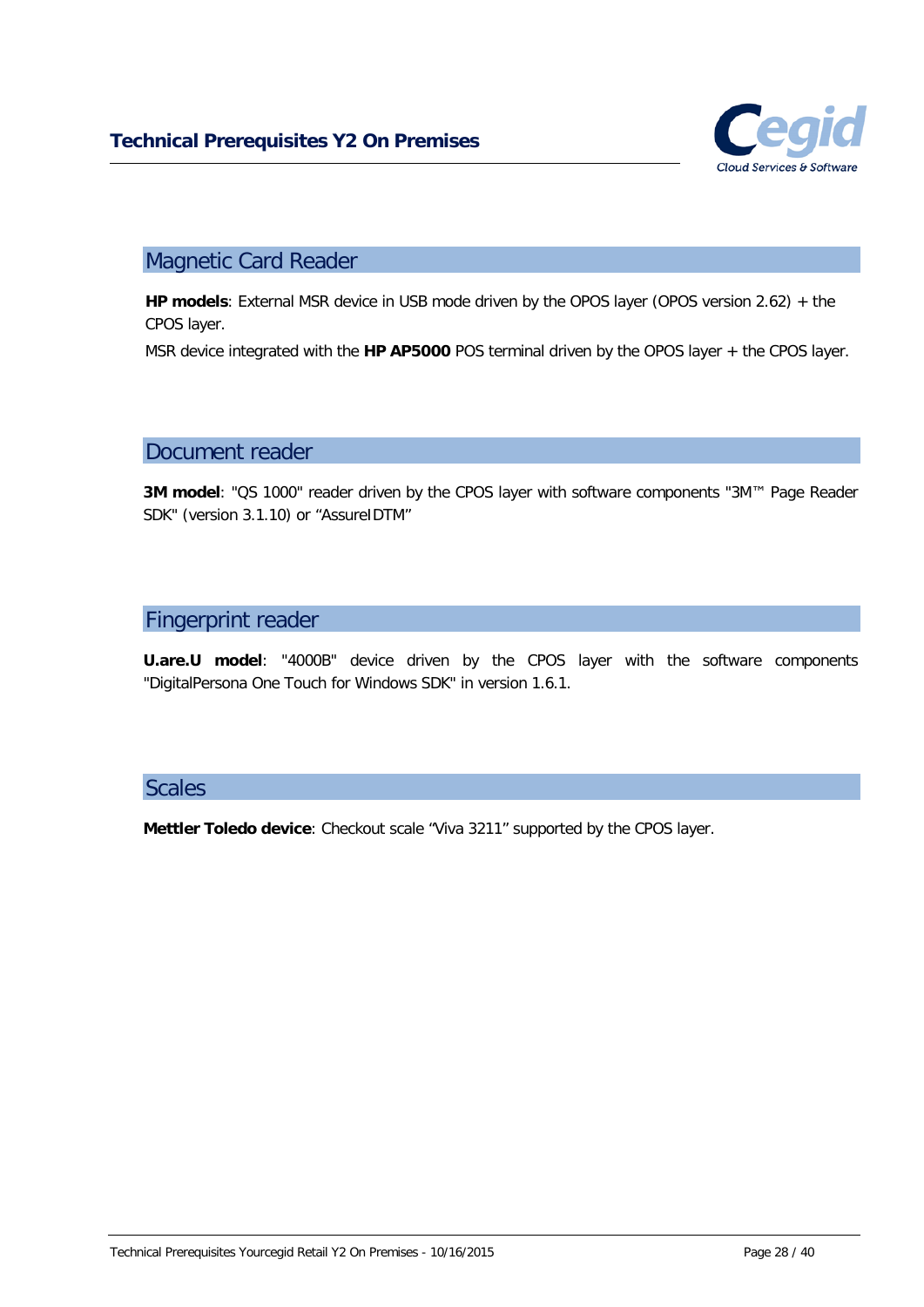

## <span id="page-28-0"></span>14. Country Packages

The concept of "Country Package" includes many elements concerning deployment specifics for various countries, including the following:

- Translation management
- Tax management
- Country-specific formats for reports and sales receipts
- Management of fiscal references for some countries
- For some countries, integration of local components such as:
	- o Specific, functional components
	- o Packaged exports
	- o Fiscal printers or components
	- o EFT drivers
- Software certification for some countries

Please refer to the documentation dedicated to the "Country Packages" for further information about technical specifications relating to their particular components.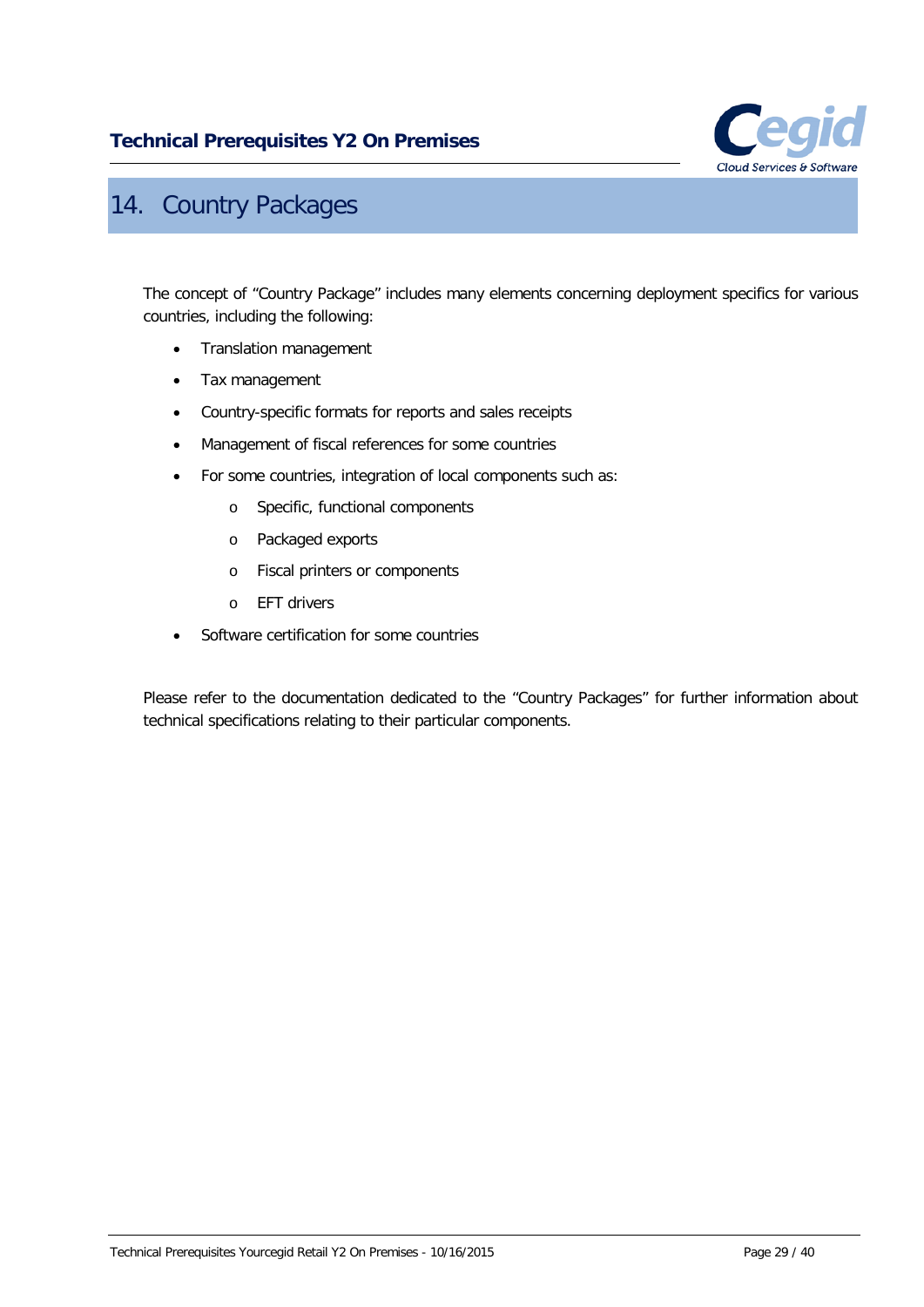

## <span id="page-29-0"></span>15. Networking

| <b>NETWORK</b>                                       |                                           |                                           |
|------------------------------------------------------|-------------------------------------------|-------------------------------------------|
| <b>Components</b>                                    | <b>Minimum</b>                            | Recommended                               |
| Communication protocol                               | TCP/IP "IPv4" (1) (2)                     | TCP/IP "IPv4" (1) (2)                     |
| WebEx remote assistance <sup>(3)</sup>               | https://cegid.webex.com/sc                | https://cegid.webex.com/sc                |
| Internet access for downloading<br>application fixes | Download from<br>http://www.cegidlife.com | Download from<br>http://www.cegidlife.com |
| Local network (LAN)                                  | $100$ Mb/s                                | $1$ Gb/s                                  |
| Fixed Internet access                                | ADSL $(4)$                                | SDSL <sup>(4)</sup>                       |
| Mobile Internet access                               | $3G^{(4)}$                                | Wi-Fi $(4)$                               |

(1) The TCP/IP V6 protocol can also be present

 $(2)$  According to your infrastructure and your security level, "exceptions" may be added to your Internet browser or enhancements on settings can be configured on your routers or proxy servers, if necessary.

 $<sup>(3)</sup>$  Cegid's remote assistance is always realized via the Internet with the WebEx solution.</sup>

<sup>(4)</sup> These recommendations are given for informative purposes. Depending on the use and the expectations of performance, our teams can discuss with you the best suited offer for your solution.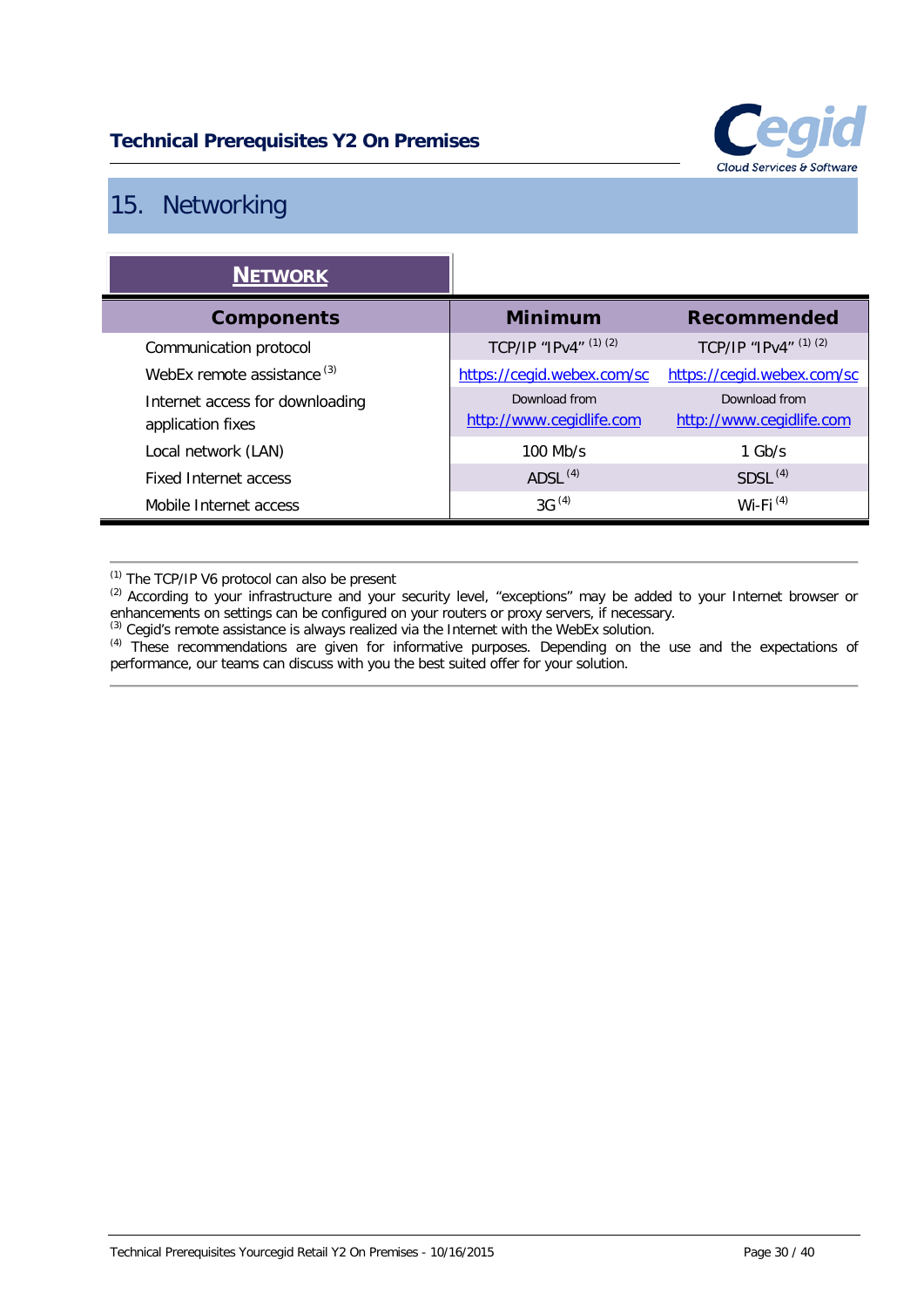

## <span id="page-30-0"></span>ADSL versus SDSL

For Web Access **HTTPS** solutions, the store needs only a simple ADSL with one **public fixed IP address**.

For a great number of connections (local for navigating and e-mailing, and remote on the business application server(s)), the Headquarters should focus on the use of two separate Internet subscriptions, one for Internet navigating and the e-mailing in the Headquarters, and the other dedicated to business connections.

In this case, the use of Internet in the Headquarters does not have a negative impact on cashing operations in the store.

The latency for Internet accesses is a very important concept for the use of the Yourcegid Retail Y2 solution.

Latency superior to **100 ms** is considered insufficient for an optimal use of our products.

### <span id="page-30-1"></span>**Average bandwidth stated for the Front-Office**

On the average **50 kb/s to 100 kb/s** per user. Of course, this average should be modulated by the effective use of the Front-Office product.

For some processes, peaks of **100 kb/s** can be stated.

**Analyses** (dashboards) and **inventories** (with inventory closure) are the most bandwidth consuming processes in the Front-Office.

| Number of<br>concurrent users | <b>Technology</b>                     | <b>Minimum</b><br>throughput<br>for download | <b>Minimum</b><br>throughput<br>for upload | <b>Maximum</b><br>latency |
|-------------------------------|---------------------------------------|----------------------------------------------|--------------------------------------------|---------------------------|
| $<$ 3                         | ADSL $(*)$                            | $1$ Mb/s                                     | 256 Kb/s                                   |                           |
| $3$ to 9                      | SDSL / T1                             | $1$ Mb/s                                     | $1$ Mb/s                                   |                           |
| 10 to 19                      | SDSL / T1                             | $2$ Mb/s                                     | $2$ Mb/s                                   | $100 \text{ ms}$          |
| 20 to 39                      | SDSL / T1                             | 4 Mb/s                                       | 4 Mb/s                                     |                           |
| $>= 40$                       | SDSL versus Fiber - Specific analysis |                                              |                                            |                           |

(\*) With the ADSL technology, cuts and slowdowns linked to this technology can be observed.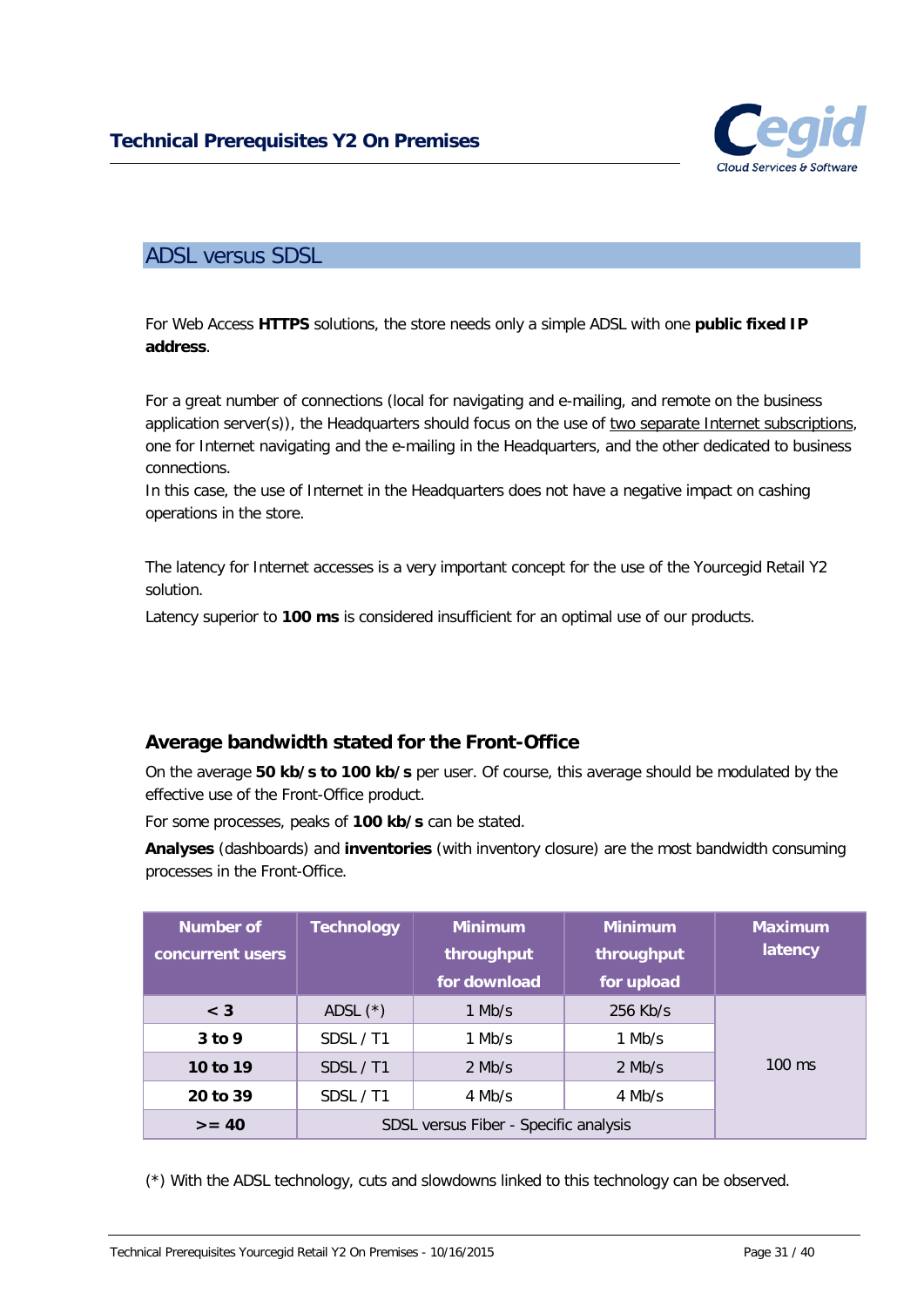

### <span id="page-31-0"></span>**Average bandwidth stated for the Back-Office**

On the average **100 kb/s** per user. Of course, this average has to be calibrated according to the functional requirements and the effective use of the Back Office product.

**Analyses** (cubes, dashboards, statistics…), **Inventories** (with inventory closure), **replenishment calculations**, **imports/exports**, and **accounting interfaces** are the most bandwidth consuming processes on the Back Office.

| Number of<br>concurrent users | <b>Technology</b>                     | <b>Minimum</b><br>throughput<br>for download | <b>Minimum</b><br>throughput<br>for upload | <b>Maximum</b><br>latency |
|-------------------------------|---------------------------------------|----------------------------------------------|--------------------------------------------|---------------------------|
| < 2                           | ADSL $(*)$                            | 1 Mb/s                                       | 256 Kb/s                                   |                           |
| $2$ to 9                      | SDSL / T1                             | $1$ Mb/s                                     | 1 Mb/s                                     | $100 \text{ ms}$          |
| 10 to 19                      | SDSL / T1                             | $2$ Mb/s                                     | $2$ Mb/s                                   |                           |
| 20 to 39                      | SDSL / T1                             | $4$ Mb/s                                     | 4 Mb/s                                     |                           |
| $>= 40$                       | SDSL versus Fiber - Specific analysis |                                              |                                            |                           |

(\*) With the ADSL technology, cuts and slowdowns linked to this technology can be observed.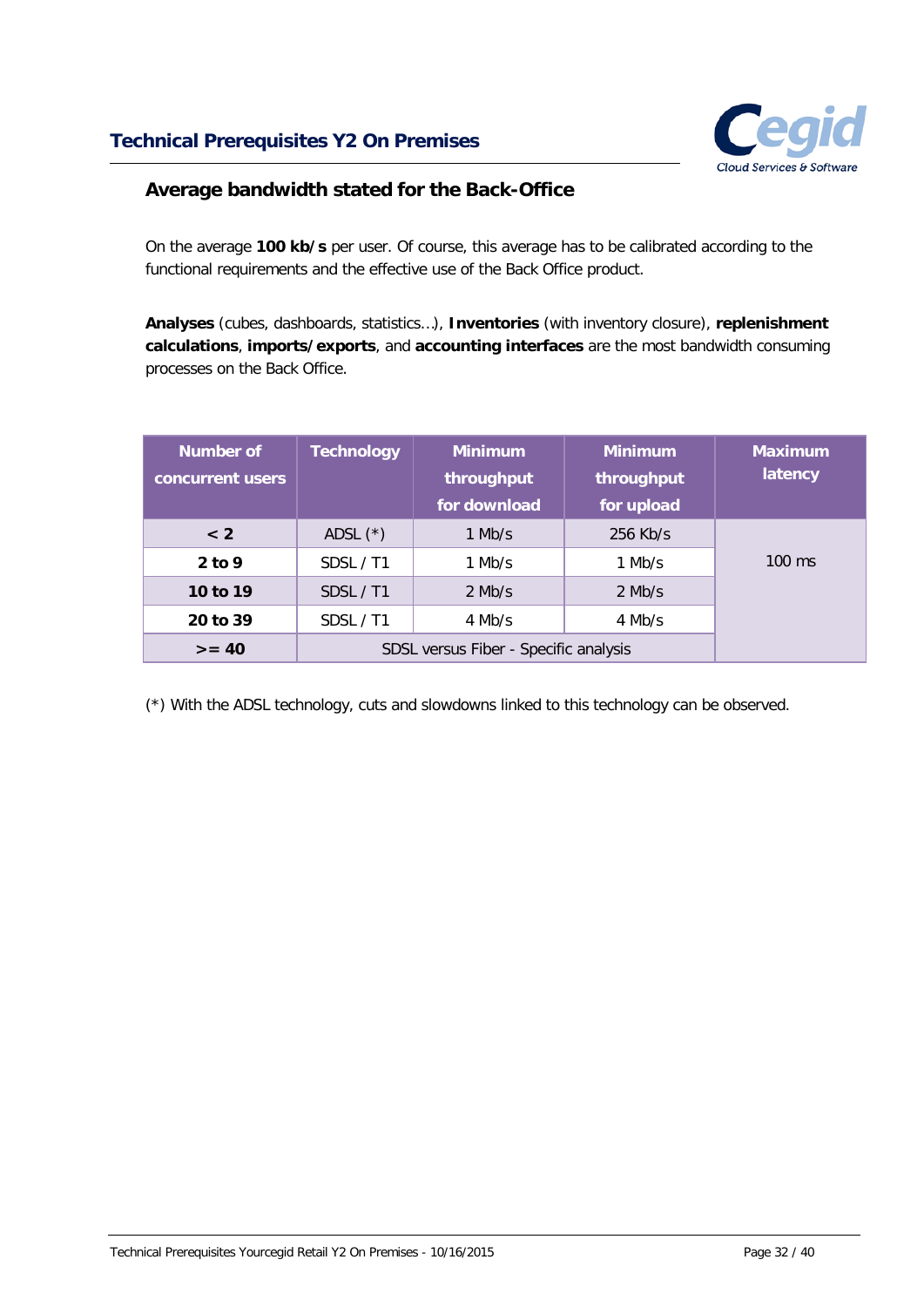

## <span id="page-32-0"></span>16. General Recommendations

The following recommendations are not prerequisites but give precious information about the implemented infrastructure.

### <span id="page-32-1"></span>Wiring Harness

Electrical outlets that are supplying servers and central units should be cabled directly from the electric control panel.

There must be at least two electrical outlets per **server** (within 1.5 m from the equipment)

There must be at least two electrical outlets per **workstation** (within 1.5 m from the equipment)

<span id="page-32-2"></span>There must be at least four electrical outlets per **POS terminal** (within 1.5 m from the equipment)

## Network Wiring

An Ethernet **RJ45** socket must also be available near each network equipment (server, PC, printer) that must be implemented.

Wall mounted or flying lead network wiring must be of category 5 at minimum (5, 5E, or 6).

Wall mounted Ethernet sockets must be female RJ45 sockets

We recommend the use of a switch (as hubs are obsolete and less efficient.)

The number of available connectors of the existing switches must be sufficient to accommodate all network devices to implement.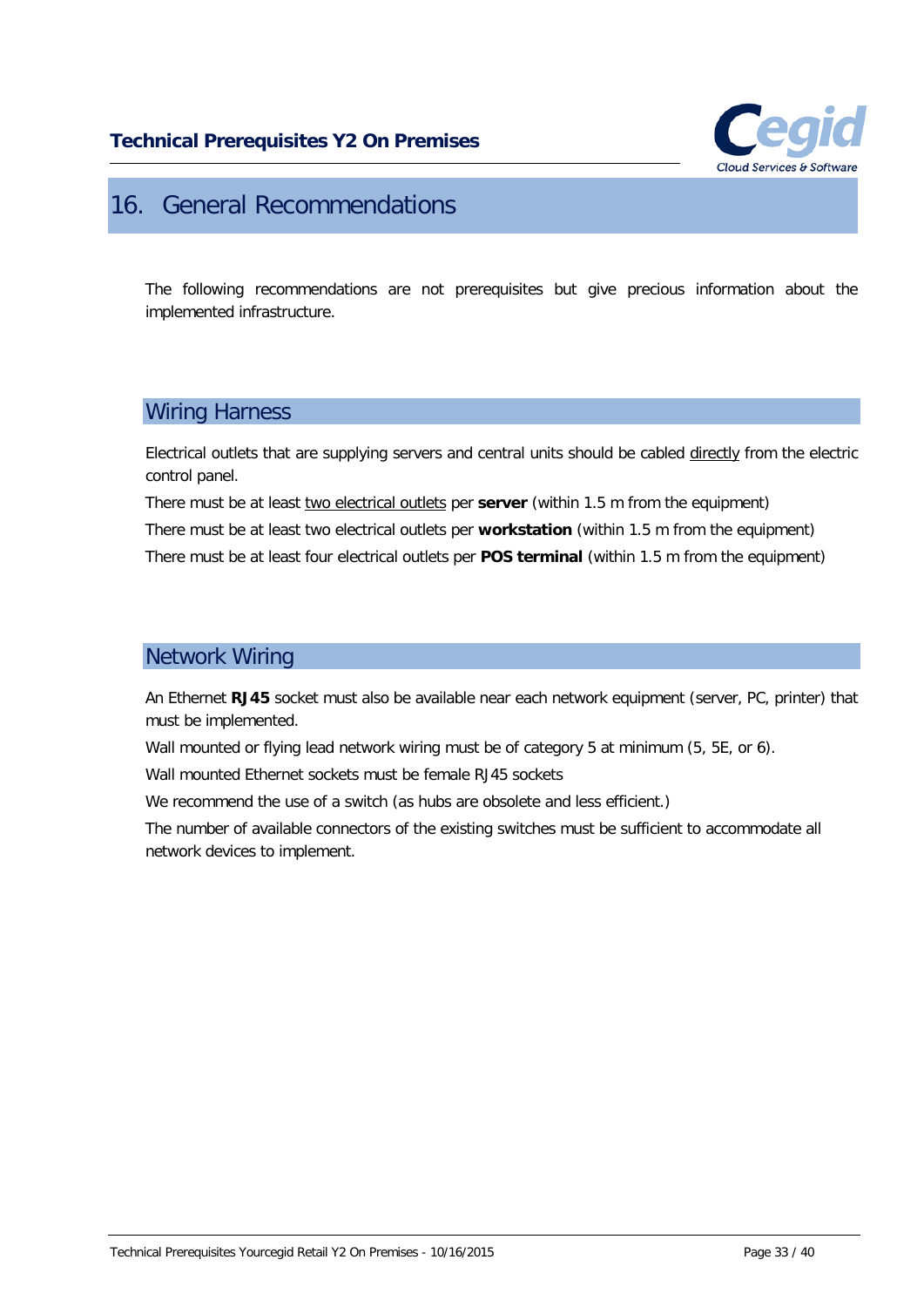

### <span id="page-33-0"></span>Server Room / Rack

We recommend you to install a dedicated **computer room** for accommodating the new proposed server(s).

This room must be equipped with **air conditioning** meeting the new requirements.

If you already own a **rack**, it must fit the proposed servers (fixing tracks, depth, etc.):

- $\triangleright$  HP or IBM rack according to the servers chosen
- $\triangleright$  Width: 19 inches
- $\triangleright$  Square holes

The space (U shaped) available in the rack must be sufficient to host the Cegid servers.

If there is not enough space in an existing rack, **additional locations** must be provided by the customer (and/or Cegid if Cegid has sold a rack) prior to the physical installation of the equipment at the customer's site.

If a new rack is installed by Cegid, pay attention to the **access means** to provide (floor, narrow passage, and room to reorganize before any intervention…). All these elements have an impact on the shipment to organize and on the time required to install the rack.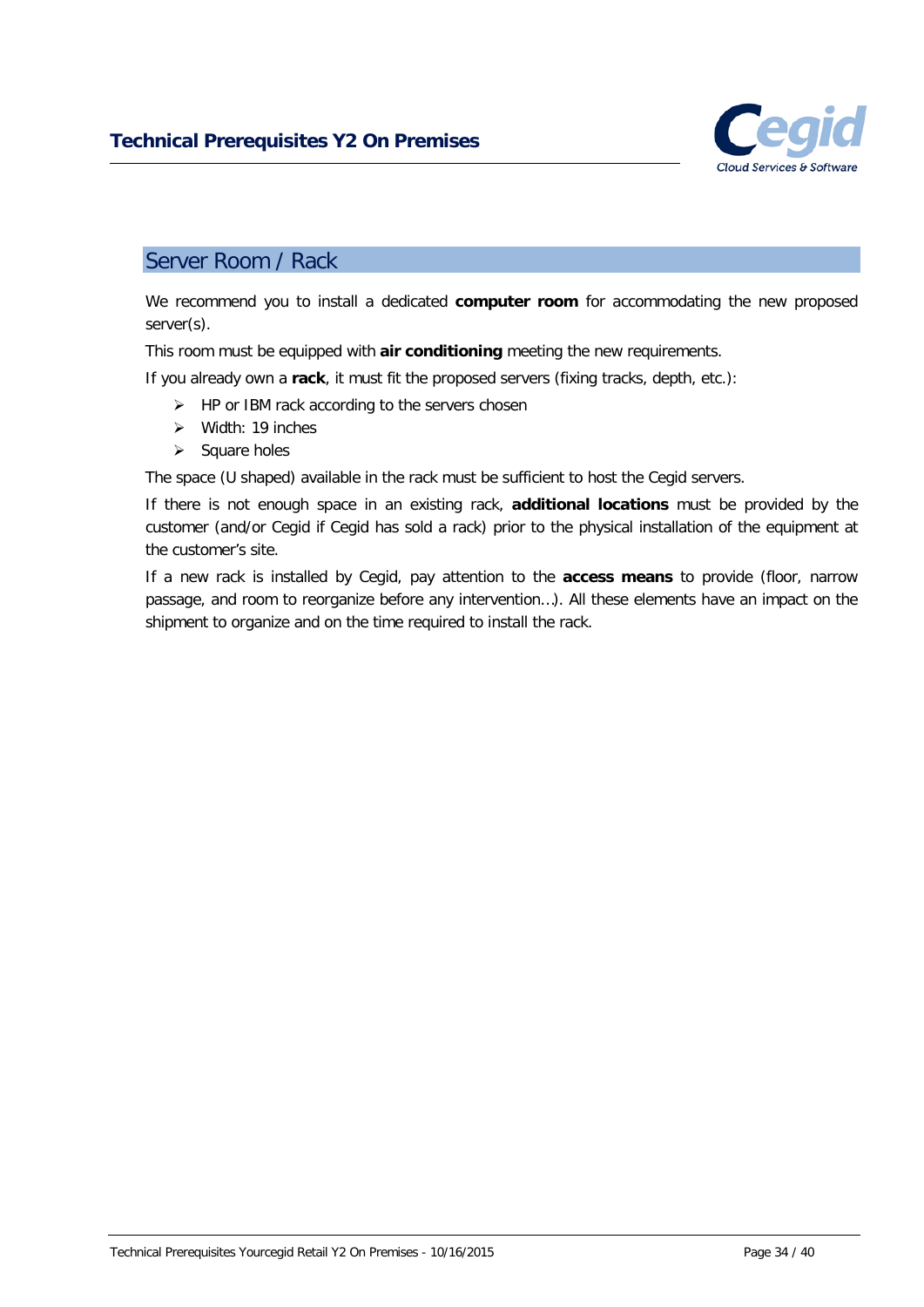

## <span id="page-34-0"></span>17. APPENDICES

<span id="page-34-1"></span>

## Terminology Details Concerning Processor Architectures

In documents issued by Cegid, the **64-bit** term refers to the architecture – or instruction set - named **x86-64,** often abbreviated as **x64**.

This architecture is a 64-bit extension of the conventional Intel **32-bit** instruction set **x86** and has been introduced by AMD, initially as AMD64. It is supported by all EM64T Intel processors (this acronym designates at Intel the support for this instruction set) and also by all the 64-bit AMD processors.

This architecture must not be mistaken for the one known as IA-64, implemented by the Intel processors of the Itanium family, which is a distinct and incompatible 64-bit architecture. IA-64 and the Itanium processors are outside the Cegid 64-bit scope and are not validated.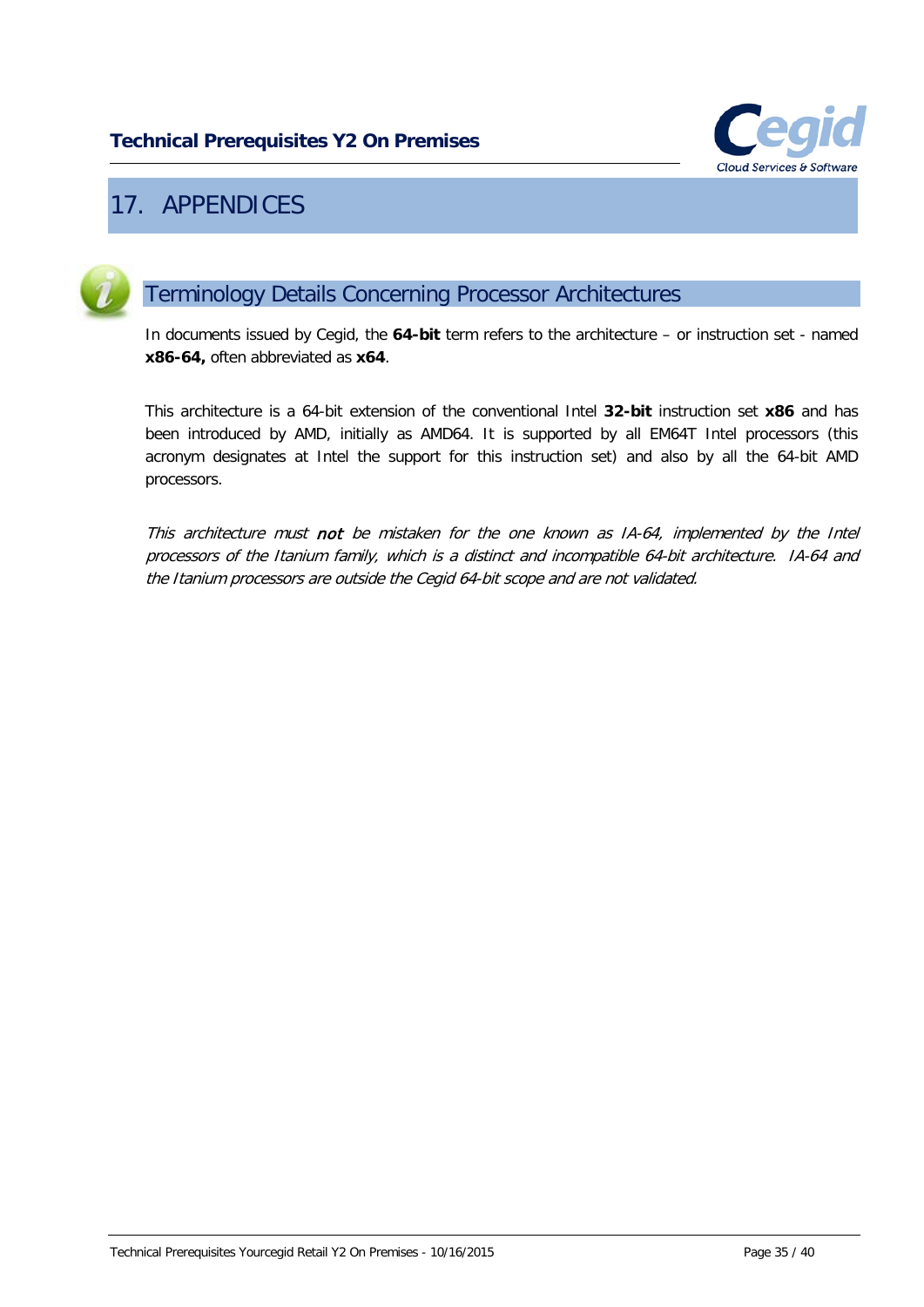

<span id="page-35-0"></span>

## Cegid's Policy Concerning the Application of Microsoft Patches

To correct malfunctioning and/or to improve the support and the security of its products, Microsoft regularly provides updates to be applied to the solutions concerned.

These updates are, among others:

#### **Services Packs (SP):**

Set of patches applying to one product, with cumulative effects, limited in numbers (often less than 5 over the lifetime of the product), they may be a minimum required for the installation of Microsoft solutions, Cegid solutions, or third-party applications.

 $\rightarrow$  Cegid tests the service packs in conjunction with the applied solutions and publishes information soon after their release by Microsoft (prerequisite notes identify the levels of service packs supported).

#### **Broadcasted updates:**

A patch enabling the resolution of a particular problem provided in-between 2 service packs. These patches are usually delivered on a monthly basis via Windows and/or Microsoft Update; Microsoft recommends installing these updates (categorized as important, critical or recommended). Given that it is impossible to validate all the combinations of these isolated updates, Cegid recommends that you test their implementation on a "pilot environment", then accept the deployment on other machines as long as no undesirable side effect appears (Cegid can propose the implementation of the WSUS service  $\rightarrow$  Windows Software Update Services that allows you to address this need).

#### **Specific updates:**

Unavailable online, these updates are created to address a particular problem. They are delivered by Microsoft exclusively when dealing with an identified problem.

<span id="page-35-1"></span>

## Support Information for Microsoft, Oracle and Linux Products

The various products (operating systems, database engines, office products, etc.) mentioned in this document are subject to the support conditions and particularly to the "end of support" conditions from their respective publishers.

A reminder of the standard end of support dates for these products is shown below; more detailed and extensive information is available from the publishers concerned. (It is sometimes possible, beyond the dates of full support of the product to get security patches or some other parches, if you have subscribed a contract for additional chargeable support.)

Microsoft lifecycle <http://www.microsoft.com/lifecycle>

Oracle lifecycle <http://www.oracle.com/us/support/lifetime-support/index.html>

Red Hat lifecycle <https://access.redhat.com/support/policy/updates/errata/>

To benefit from the latest technological developments and from the publisher's support if required, it is important to consider the product lifecycles, as well as a migration towards later platforms supported by the various business solutions.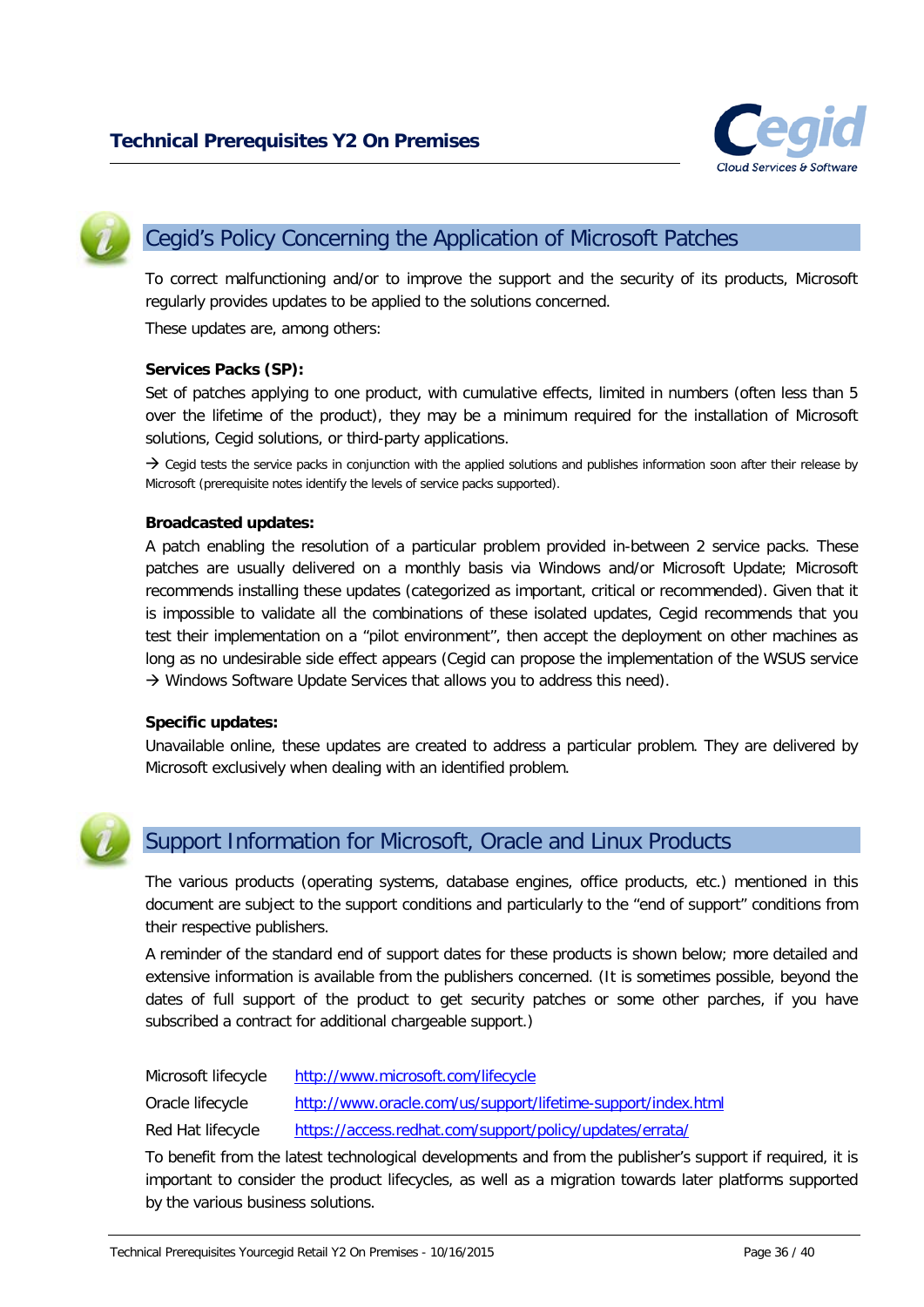

| <b>Microsoft Products (Publisher's Information)</b> |                                                     |                                                                     |  |  |
|-----------------------------------------------------|-----------------------------------------------------|---------------------------------------------------------------------|--|--|
| <b>Marketed product</b>                             | End of main support<br>(date mm/dd/yyyy)            | Remark                                                              |  |  |
| Windows 7 Professional                              | 1/13/2015                                           |                                                                     |  |  |
| Windows 8.1 Professional                            | 1/9/2018                                            |                                                                     |  |  |
|                                                     |                                                     |                                                                     |  |  |
| Office 2007                                         | 10/9/2012                                           |                                                                     |  |  |
| Office 2010                                         | 10/13/2015                                          | Qualified for x86 versions                                          |  |  |
| Office 2013                                         | 4/10/2018                                           | Qualified for x86 versions                                          |  |  |
|                                                     |                                                     |                                                                     |  |  |
| Windows Server 2008                                 | 1/13/2015                                           |                                                                     |  |  |
| Windows Server 2008 R2                              | 1/13/2015                                           |                                                                     |  |  |
| <b>Windows Server 2012</b>                          | 1/9/2018                                            |                                                                     |  |  |
| Windows Server 2012 R2                              | 1/9/2018                                            |                                                                     |  |  |
|                                                     |                                                     |                                                                     |  |  |
| SOL Server 2008                                     | 1/14/2014                                           | Qualified with WS 2008 & WS 2008 R2                                 |  |  |
| SQL Server 2008 R2                                  | 1/14/2014                                           | Qualified with WS 2008 & WS 2008 R2                                 |  |  |
| SQL Server 2012                                     | 7/11/2017                                           | Qualified with WS 2008 R2 & WS 2012                                 |  |  |
| <b>Oracle Products (Publisher's Information)</b>    |                                                     |                                                                     |  |  |
| <b>Marketed product</b>                             | <b>Premier Support Ends on</b><br>(date mm/dd/yyyy) | Remark                                                              |  |  |
| Oracle Database 11.2                                | 1/31/2016                                           | Qualified with WS 2008 & WS 2008 R2<br>and Oracle Linux 6 Update 2+ |  |  |
| Oracle Linux 6                                      | <b>March 2021</b>                                   |                                                                     |  |  |
| Red Hat Products (Publisher's Information)          |                                                     |                                                                     |  |  |
| <b>Marketed product</b>                             | End of main support<br>(mm/dd/yyyy)                 | Remark                                                              |  |  |
| Linux Red Hat 6                                     | 11/30/2020                                          |                                                                     |  |  |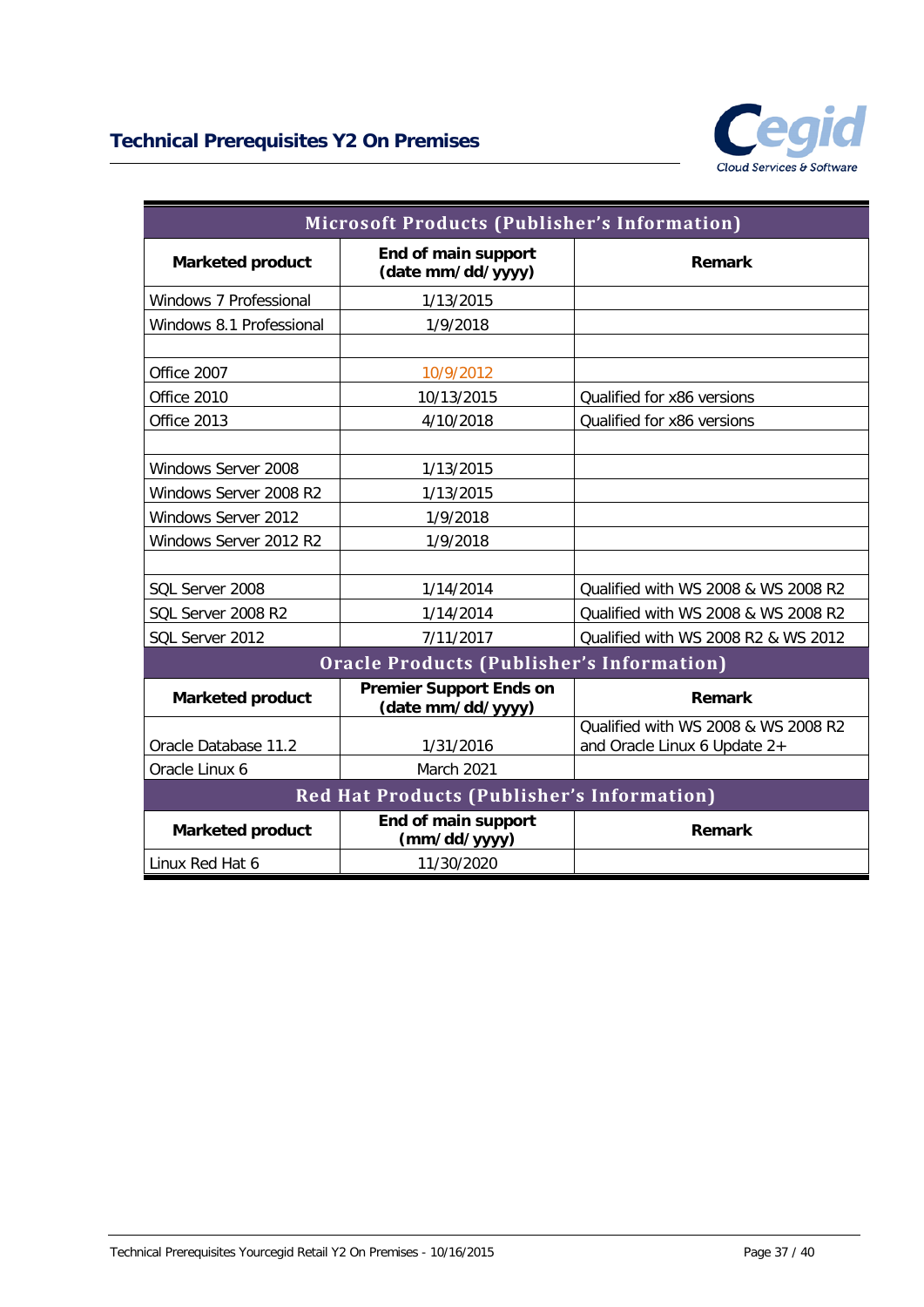

<span id="page-37-0"></span>

## Support of Cegid Solutions in Virtualized Environments

Installing a Cegid solution in a virtualized environment (virtualization of servers) meeting the same requirements as for a deployment on physical machines, is often done in a transparent manner because installation programs or applications consider the virtualized resources in the same way as physical resources.

#### **Required checks in this type of environment:**

- o As a result of the technologies implemented for the virtualization, but also of the consolidation that often leads to pool multiple virtual servers onto fewer physical machines, performance may be less than this proposed natively in a non-virtualized configuration. **The assessment of performance therefore, has to be taken into account as a priorit**y for this type of solution.
- o All hardware components are not "virtualizable" and sometimes some aspects (advanced graphical features, telecommunications equipment…) are not supported.
- o The licensing module for some Cegid applications will use the physical elements (including the network adapter) of the server where it is installed. We recommend installing the licensing module either on a non virtualized server, or on a virtualized machine ensuring that that the MAC address used for the network adapter does not change.
- o First of all, it is necessary to ensure that the various elements (operating systems, database engine…) of the solution are supported by their respective publishers in the targeted environment (this is generally the case for the most recent Microsoft products on the most representative hypervisors.)
	- Microsoft' policy for application support in virtual environments can be viewed at the following address: [http://windowsservercatalog.com/svvp.aspx?svvppage=svvpwizard.htm.](http://windowsservercatalog.com/svvp.aspx?svvppage=svvpwizard.htm)
	- Oracle specifically supports its products on Oracle VM and Microsoft Hyper-V Server 2012, as defined in the technical release note ["Certified Software on Microsoft Windows Server 2012](https://support.oracle.com/epmos/faces/DocumentDisplay?id=1563794.1)  [Hyper-V \[ID 1563794.1\].](https://support.oracle.com/epmos/faces/DocumentDisplay?id=1563794.1)" The support strategy for Oracle solutions on VMware has a smaller commitment as described in the Oracle technical release note ["Support Position for Oracle](https://support.oracle.com/CSP/main/article?cmd=show&type=NOT&id=249212.1)  [Products Running on VMWare Virtualized Environments \[ID 249212.1\]."](https://support.oracle.com/CSP/main/article?cmd=show&type=NOT&id=249212.1)

#### **Conditions relating to the technical support ensured by Cegid:**

- $\circ$  The Cegid solutions described in this "document of prerequisites" are supported the Windows Server 2012 and Hyper-V Server 2012 and later environments, since these environments comply with the prerequisites of the Cegid solutions, identical to those established for physical environments, as well as with the support policies of the concerned third-party products.
- o Cegid specifically provides functional support for Cegid applications via various standardized offers.
- o For customers with system support contracts for Windows Server 2012 and Hyper-V Server 2012 and later, used to implement a Cegid application, Cegid may provide additional support and expertize for these products (at this stage, Cegid will not provide support for the operating and use of other virtualization solutions.)
- o When a solution is installed according to the "state of the art", in a virtualized environment that is not supported by Cegid or does not benefit from a system support contract, the various teams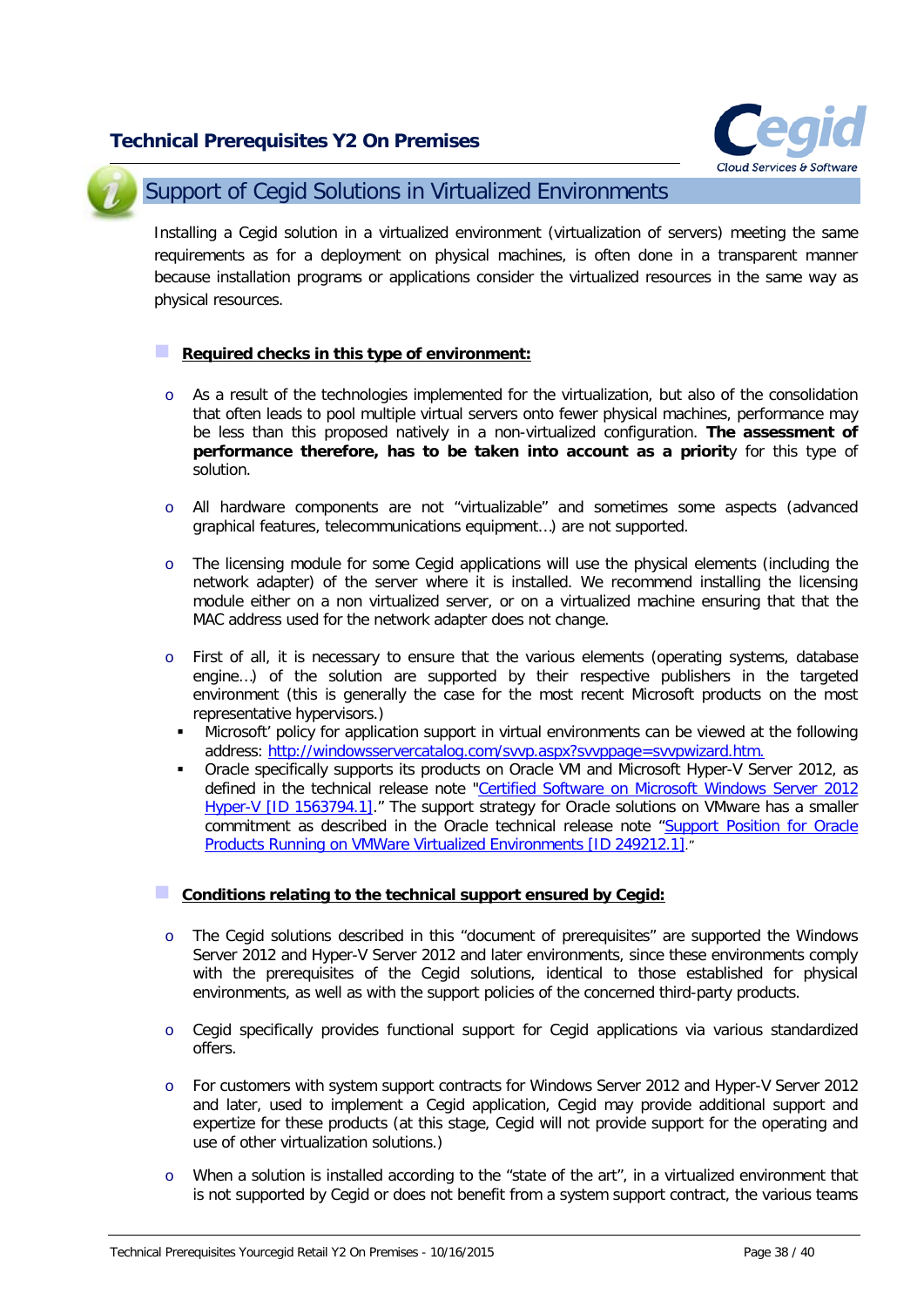

involved in customer services (deployment, support…) will use reasonable means to help diagnose a malfunction occurring in the implemented Cegid application solution.

- $\circ$  If a problem with a Cegid application solution deployed in this context does not find a quick solution after the initial diagnosis, Cegid may request to reproduce the problem within a standard (non-virtualized or Hyper-V) deployment context to validate or not the impact of the virtualization on the dysfunction found.
- o As a complementary service offering, Cegid's system engineers may provide assistance to customers to implement a "supported solution" to identify the potential cause of a problem, thus facilitating its solution. This is a chargeable service on site.

# <span id="page-38-0"></span>SSL Certificates for the Yourcegid Y2 Product Range

For communications between an application running on a user's peripheral device and a business application server, or a routing server, it is possible either to use a non encrypted HTTP protocol, or to secure the exchange by implementing the relevant encryption via an SSL HTTPS protocol.

The most common cases implemented are the following:

- **The business application server, the routing server and the client app (Yourcegid Retail Y2 Smart Client, Yourcegid Retail Y2 Mobile Clienteling, Yourcegid Retail Y2 Mobile POS or the consumer of services) are located on the company's network:**
- o Because the internal network is under control, the http mode (without certificate) is the mostly implemented; it is also the most cost saving and the easiest to deploy
- o To customers that have a Windows infrastructure and that have deployed via their IT teams, the certificate server module integrated with Windows server, and propagated the certificate of the internal authority to the peripheral devices that run an Yourcegid Retail Y2 application, Cegid may provide a documentation describing how to integrate on the concerned servers a certificate granted by this internal authority.